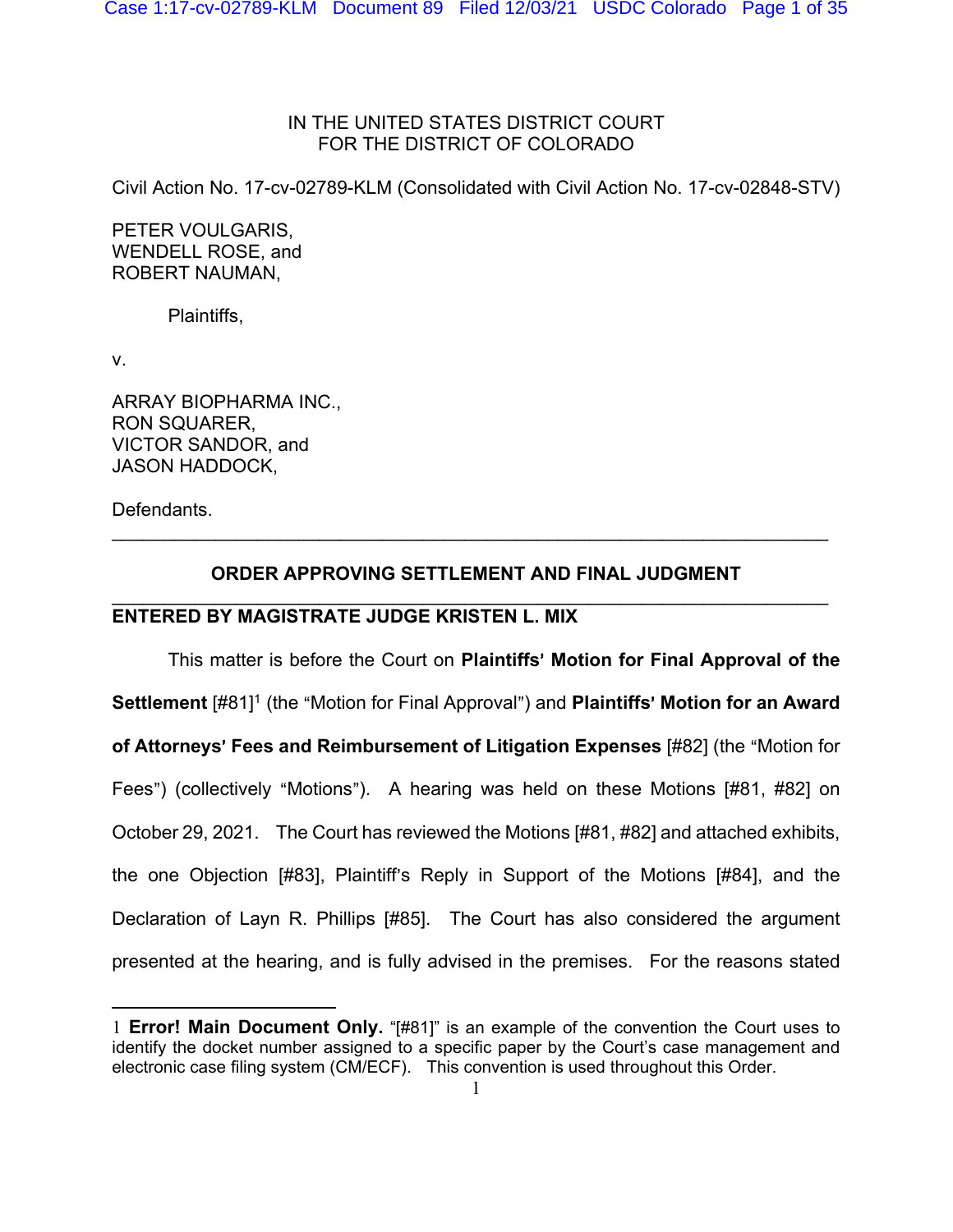below, the Motion for Final Approval [#81] and the Motion for Fees [#82] are **granted**.

### **I. Background**

## **A. Details of the Case**

This is a federal securities class action on behalf of all investors who purchased or otherwise acquired Array Biopharma Inc. ("Array") common stock between December 16, 2015, and March 17, 2017, inclusive (the "Class Period"), seeking remedies under the Securities Exchange Act of 1934 (the "Exchange Act"). See *Consolidated Class Action Compl. for Violations of the Federal Securities Law ("Compl."*) [#27] **[1.** Plaintiffs assert that Array intentionally misled investors about one of its cancer drugs, binimetinib, and the likelihood of binimetinib's approval by the Food and Drug Administration ("FDA"). *Id.*  $\P$ 13.

More specifically, Plaintiffs allege that Defendants made materially false and/or misleading statements or omissions by: (1) omitting to disclose material information about the results of a Phase 3 clinical trial of binimetinib, referred to as "NEMO" (NRAS M**E**LANOMA AND **M**EK INHIBIT**O**R), (2) misleading investors to believe that the NEMO study results showed sufficient clinical benefits of binimetinib for the purposes of obtaining FDA approval; and (3) concealing that Defendants intended to seek FDA approval for a more narrow indication (only patients who have had prior immunotherapy treatment) than what was submitted in the original New Drug Application ("NDA"). *See generally Compl.* [#27]; *Mot. for Final Approval* [#81] at 2.

On March 19, 2017, Array announced that it had met with the FDA and decided to withdraw its NDA for binimetinib. *See generally Compl.* [#27]; *Mot. for Final Approval*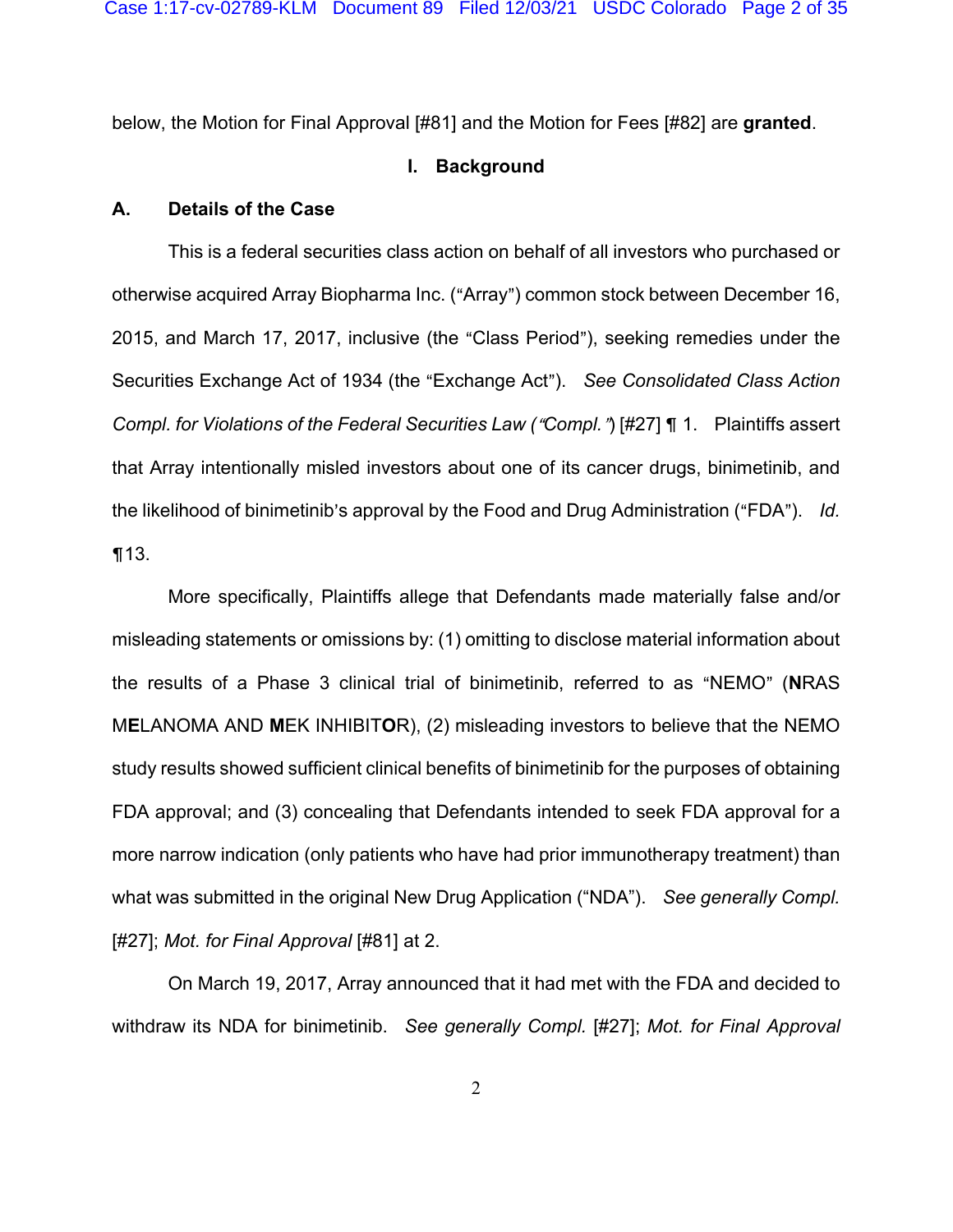[#81] at 2-3. According to Plaintiffs, the news of Array's decision surprised the market, including analysts and investors alike, given Defendants' positive statements about the NEMO trial data over the previous nine months. *Id*. Over the next two trading days, Array's stock declined from \$10.56 per share to \$9.13 per share. Plaintiffs alleged that the decline in the stock and, in turn, the losses they suffered, were due to Defendants' fraudulent statements about the NEMO trial data. *Id*.

Plaintiffs filed suit to recover their losses. Wendell Rose filed the initial Complaint [#1] on November 20, 2017, and Plaintiffs filed the Consolidated Class Action Complaint [#27] on April 26, 2018. Defendants thereafter filed a Motion to Dismiss the Consolidated Class Action Complaint [#32] ("Motion to Dismiss"). The Court denied the Motion to Dismiss [#32] in its entirety on November 24, 2020, holding that Plaintiffs satisfactorily pled the elements of their securities fraud claims and met the heightened pleading requirements of Fed. R. Civ. P. 9 and the Private Securities Reform Act ("PSLRA"). See *Order* [#46].

Following the ruling on Defendants' Motions to Dismiss [#32], the Parties commenced formal discovery as well as class certification briefing. *See Decl. of Adam M. Apton* ("Apton Decl.") [#78-1] at  $\P\P$  12, 15-16. At or around the same time, the Parties also agreed to mediate the case before the Honorable Layn Phillips (Ret.) of Phillips ADR Enterprises. *Id.* at ¶ 14. The mediation occurred on March 24, 2021. *Id.* at  $\P$  19. Plaintiffs assert that while participating in mediation, they recognized that they faced several critical obstacles in the case and determined that the Settlement was in the best interest of the class. *See Motion for Approval* [#81] at 3.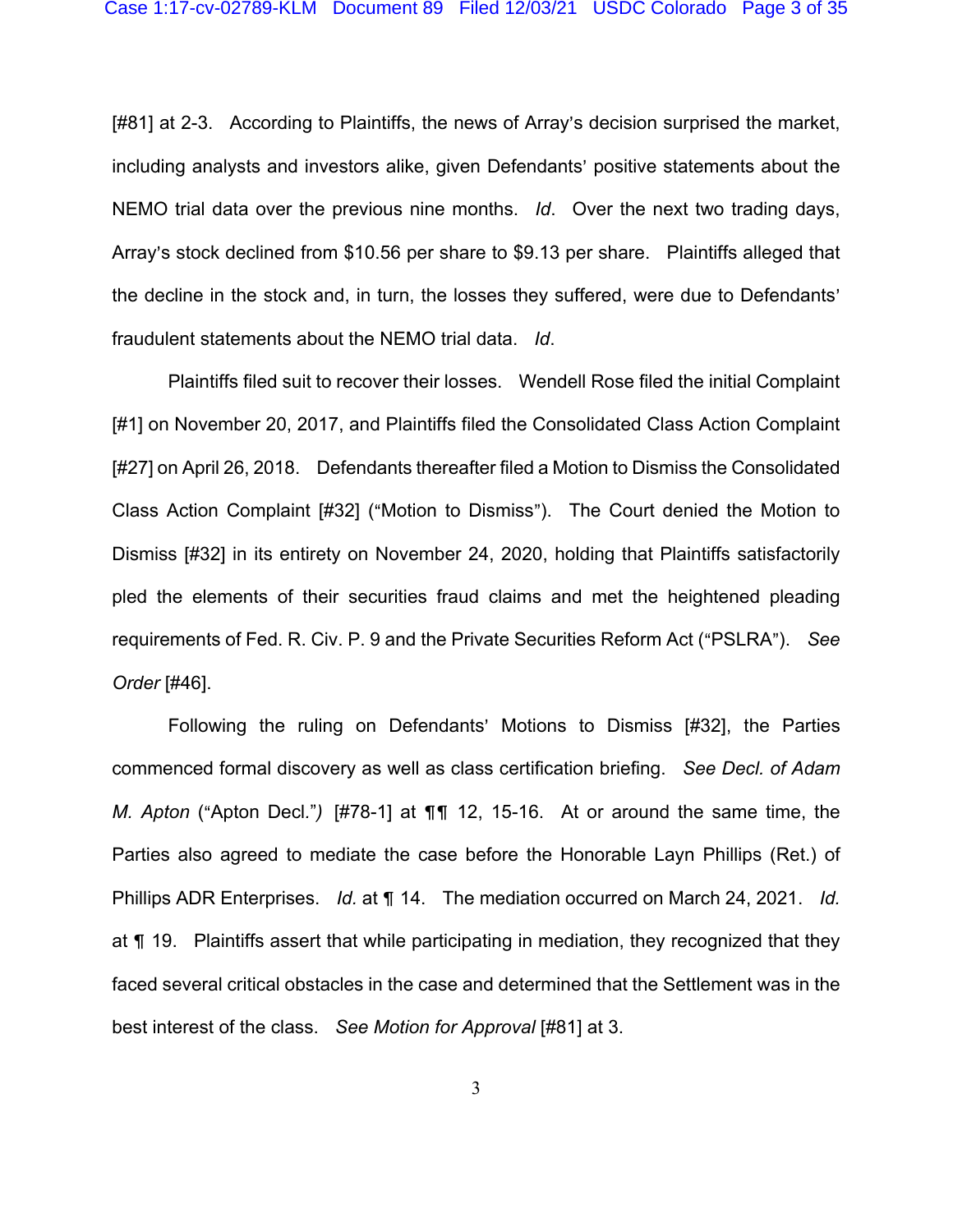## **B. The Terms of the Settlement**

The Stipulation and Agreement of Settlement [#77] (the "Settlement" or the "Settlement Agreement") was filed on April 28, 2021. Under the terms of the proposed Settlement [#77], the Parties agreed that Defendants or their designee will make a cash payment of eight million and five-hundred thousand dollars (\$8,500,000), as set forth in greater detail in & 2. *Id.* Any interest earned will be for the benefit of the Class. *Id.* at  $\P$  7. The Settlement Fund shall be used to pay: (i) any taxes and tax expenses as provided in  $\S$  H of the Settlement [#77]; (ii) Notice and Administrative Expenses in accordance with  $S \to \P 12$ , and (iii) Plaintiffs' attorneys' fees and expenses awarded by the Court as set forth in  $\S F.$  *Id.* at 15. The balance of the Settlement Fund (i.e., the Net Cash Settlement Amount) will be distributed to Authorized Claimants in connection with the Plan of Allocation, wherein each Authorized Claimant shall be allocated a *pro rata*  share of the Net Cash Settlement Amount based on his, her or its Recognized Claim compared to the total Recognized Claims of all Authorized Claimants. *Id*. at 20.

As to distribution of the settlement proceeds, the Settlement Agreement [#77] provides that following the date on which the Settlement is no longer subject to further appeal or review, whether by exhaustion of any possible appeal, lapse of time, or otherwise, and the Settlement Administrator has completed processing all of the Claims submitted in connection with the Settlement, Lead Counsel will apply to the Court, on notice to Defendants' Counsel, for a Class Distribution Order: (a) approving the Settlement Administrator's administrative determinations concerning the acceptance and rejection of the Claims submitted; (b) approving payment of any unpaid Notice and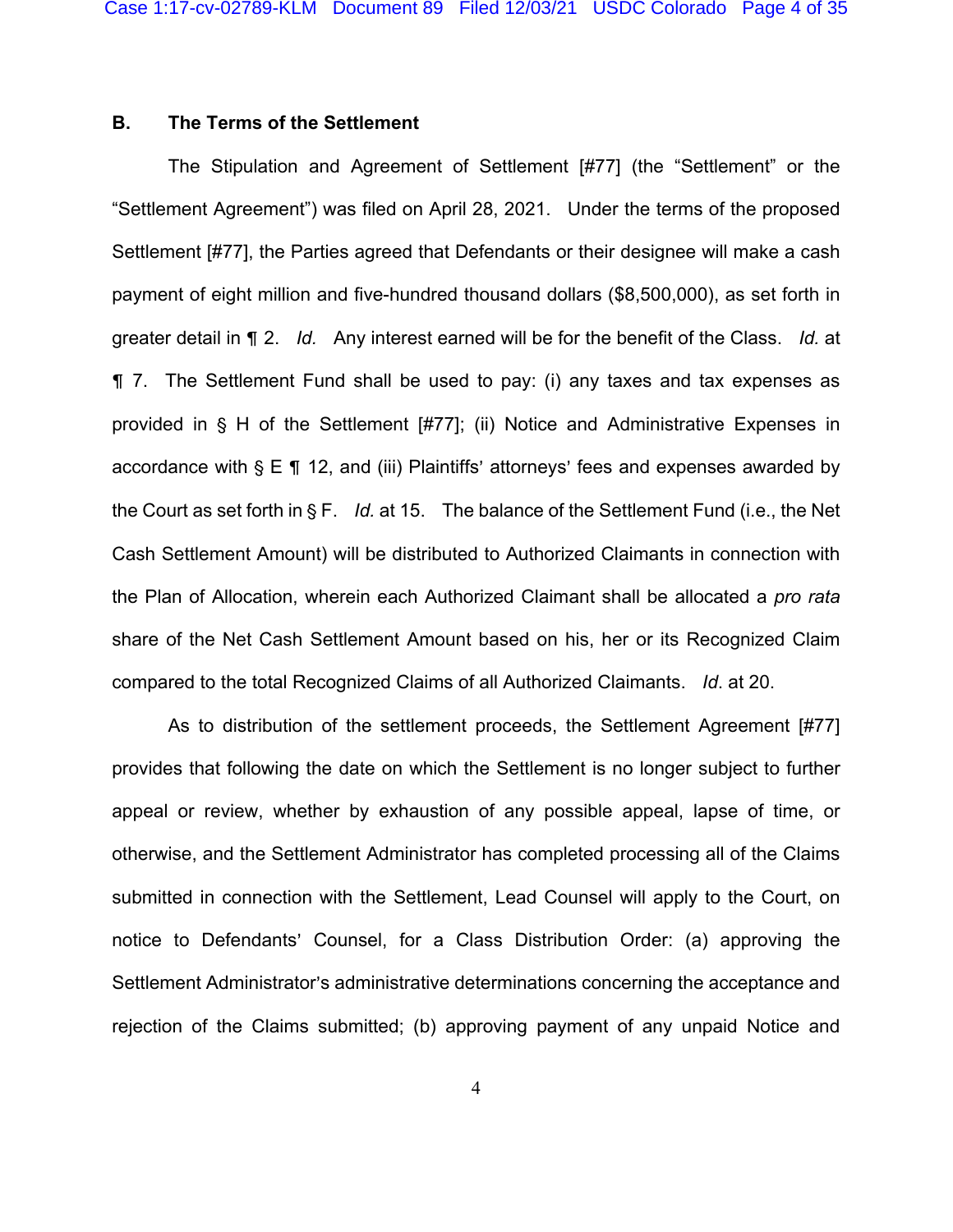Administrative Expenses associated with the administration of the Settlement from the Escrow Account; and (c) if the Effective Date has occurred, directing payment of the Net Cash Settlement Amount to the Authorized Claimants. *Settlement* [#77] at 23. Upon entry of the Class Distribution Order, the Net Cash Settlement Amount (which excludes (i) the Attorneys' Fees and Expenses Award, (ii) Notice and Administrative Expenses incurred, (iii) estimated Notice and Administrative Expenses for distributing the Net Cash Settlement Amount to eligible Settlement Class Members, and (iv) any taxes paid or to be paid on the Settlement Amount (and accumulated interest) and related tax preparation expenses) shall be promptly distributed to Authorized Claimants in accordance with the plan of allocation approved by the Court. *Id*.

#### **C. The Court's Preliminary Approval of the Settlement**

Approval of a class action settlement under Fed. R. Civ. P. 23 takes place in two stages. In the first stage, the Court preliminarily certifies a settlement class, preliminarily approves the settlement agreement, and authorizes that notice be given to the class so that interested class members may object to the fairness of the settlement. In the second stage, after notice is given to the putative class, the Court holds a fairness hearing at which it addresses (1) any timely objections to the treatment of this litigation as a class action, and (2) any objections to the fairness, reasonableness, or adequacy of the settlement terms. Fed. R. Civ. P. 23(e)(2); *see, e.g., McReynolds v. Richards-Cantave*, 588 F.3d 790, 803 (2d Cir. 2009).

Plaintiffs filed their Motion for Preliminary Approval of Settlement [#78] ("Motion for Preliminary Approval") on April 28, 2021. By Order [#79] of May 4, 2021 ("Preliminary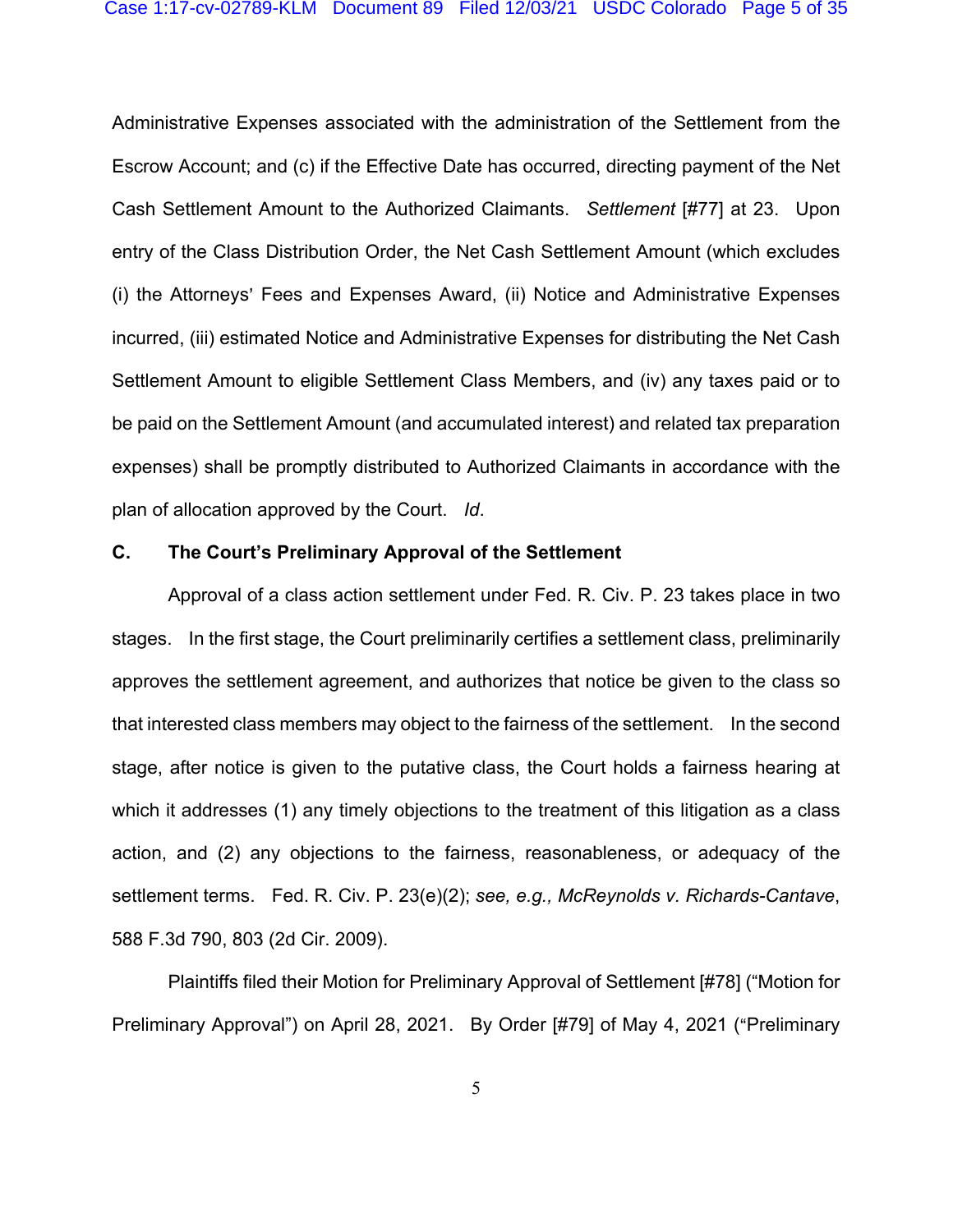Approval Order"), the Court granted Plaintiffs' Motion for Preliminary Approval [#78]. The Court also certified a class for the purposes of the Settlement, holding that Plaintiffs had satisfied the requirements of Rule 23 because: "(a) the members of the Class are so numerous that joinder of all Class Members in the Action is impracticable; (b) there are questions of law and fact common to the Class which predominate over any individual questions; (c) the claims of the Plaintiffs are typical of the claims of the Class; and (d) Plaintiffs have fairly and adequately represented and protected the interests of all of the Class Members." *Id.* at 2 1 2.

The Preliminary Approval Order [#79] further found that for the purposes of effecting the Settlement [#77], "a class action is superior to other available methods for the fair and efficient adjudication of the controversy.  $\ldots$  *Id.* at 2-3  $\parallel$  3. In so finding, the Court considered: (i) the interests of the members of the Class in individually controlling the prosecution of the separate actions; (ii) the extent and nature of any litigation concerning the controversy already commenced by members of the Class; (iii) the desirability or undesirability of continuing the litigation of these claims in this particular forum; and (iv) the difficulties likely to be encountered in the management of the class action." *Id*.

Additionally, the Preliminary Approval Order [#79] confirmed Plaintiffs' proposed forms of notice. The Court held, in pertinent part, that the Notice, "meets the requirements of Federal Rule of Civil Procedure 23 and due process, and is the best notice practicable under the circumstances, including individual notice to all Class Members who can be identified through reasonable efforts, and shall constitute due and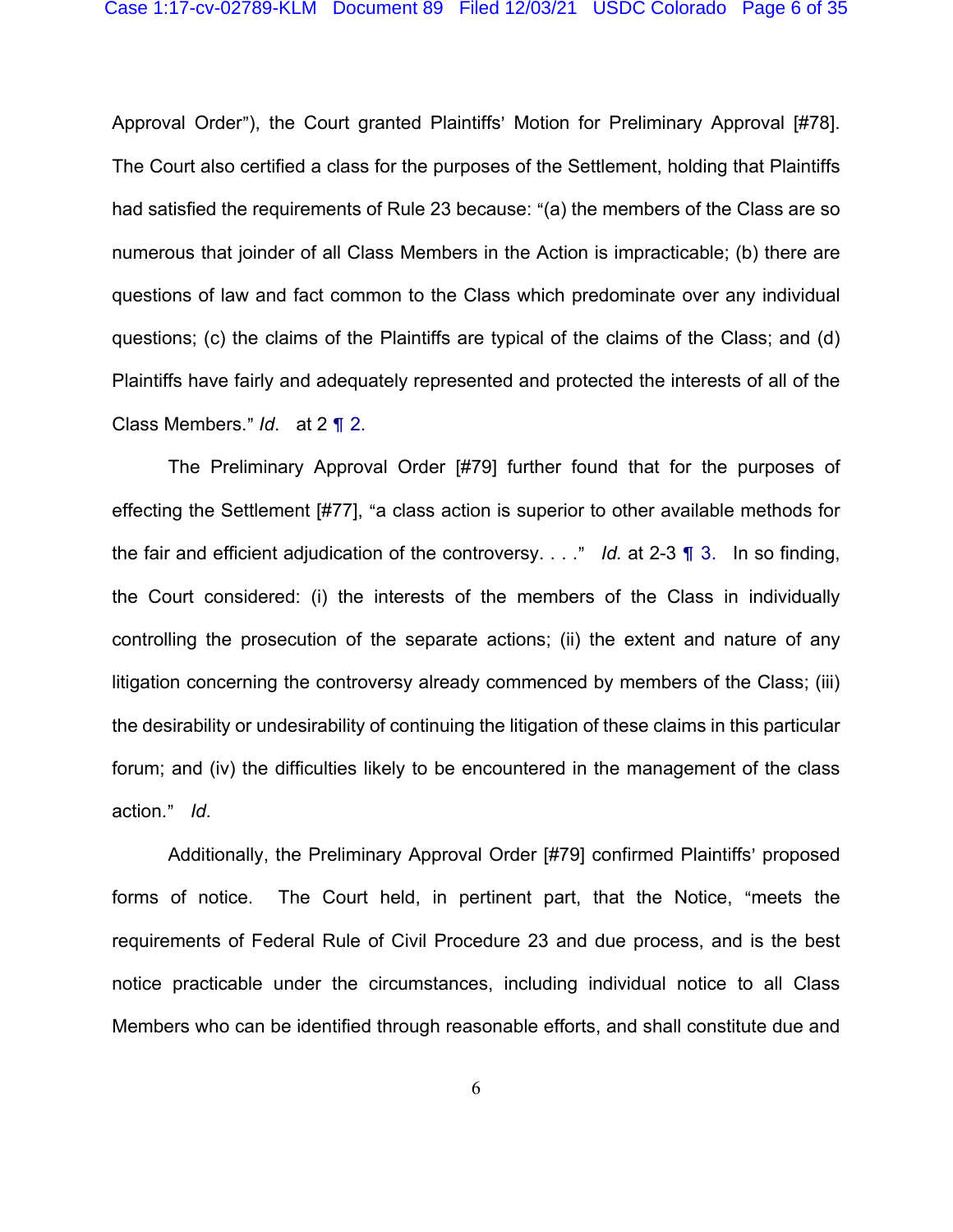sufficient notice to all Persons entitled thereto." Id. at 3 1 5.

Plaintiffs filed the Motion for Final Approval [#77] and the Motion for Fees [#78] on September 17, 2021. A hearing on these Motions [#77, #78] and the fairness of the settlement was held on October 29, 2021.

### **II. The Motion for Final Approval of the Settlement**

### **A. Preliminary Findings**

This Court has jurisdiction over the subject matter of this Action and over all parties to this Action, including all Class Members.

This Order Approving Settlement and Final Judgment incorporates by reference the definitions in the Settlement Agreement [#77], and all terms used herein shall have the same meanings as set forth in the Settlement Agreement [#77], unless otherwise set forth herein.

The Court finally certifies a Class defined as: "all persons or entities who purchased or otherwise acquired Array common stock between and including June 30, 2016 and March 17, 2017 and were damaged thereby, with the exception of: (a) Array and the Individual Defendants; (b) the officers and directors of Array during the Class Period; (c) members of their immediate families and their legal representatives, heirs, successors, or assigns; and (d) any entity in which the Individual Defendants have or had a controlling interest during the Class Period." Also excluded from the Class is the Person who validly and timely requested exclusion from the Class, as listed in Exhibit A attached to the Motion for Final Approval [#81].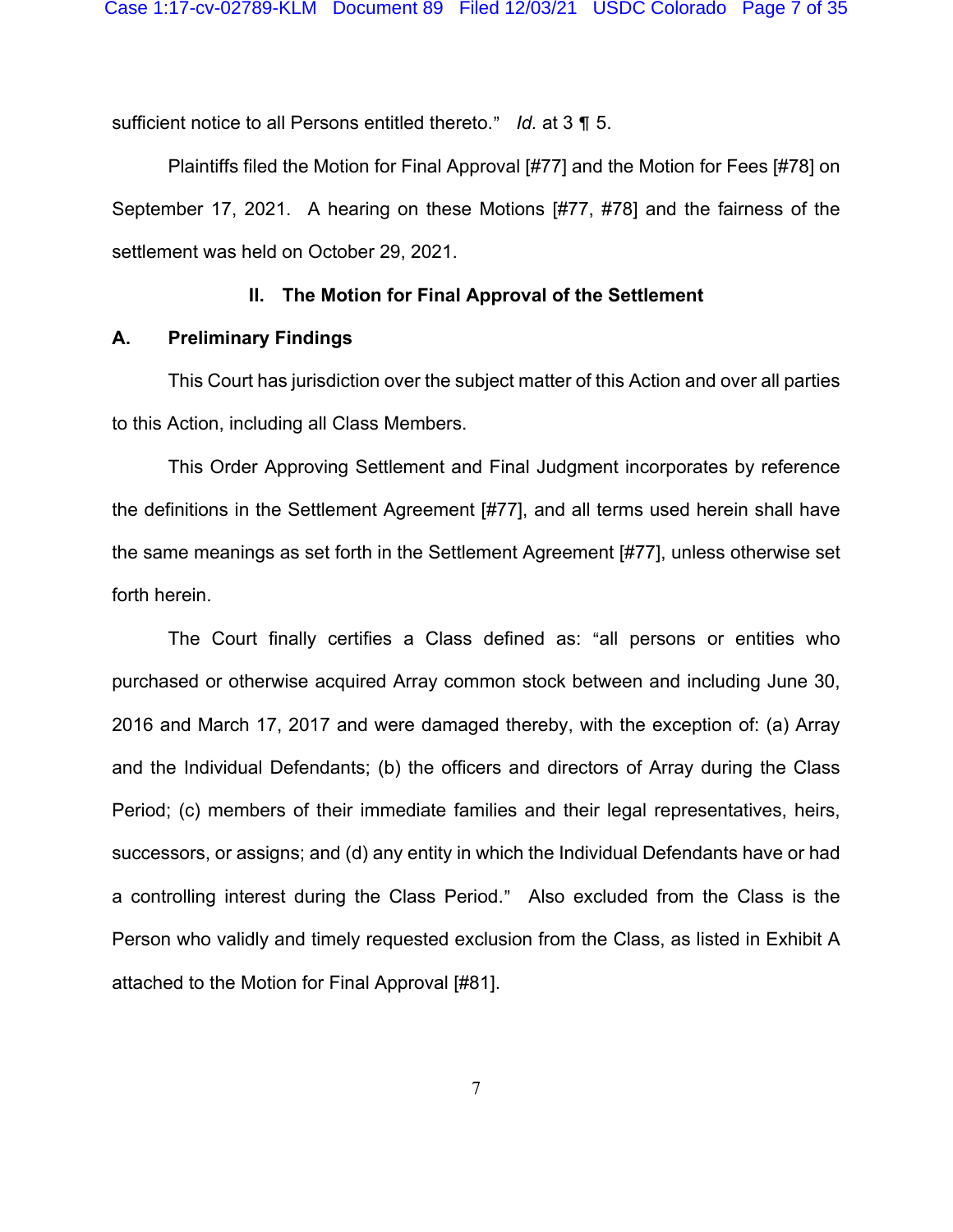With respect to the Class, this Court reaffirms its holding in the Preliminary Approval Order [#79] that for purposes of effectuating this settlement: (a) the members of the Class are so numerous that joinder of all Class Members in the Action is impracticable; (b) there are questions of law and fact common to the Class which predominate over any individual questions; (c) the claims of the Plaintiffs are typical of the claims of the Class; (d) Plaintiffs and Lead Counsel have fairly and adequately represented and protected the interests of all of the Class Members; and (e) a class action is superior to other available methods for the fair and efficient adjudication of the controversy, considering: (i) the interests of the members of the Class in individually controlling the prosecution of the separate actions; (ii) the extent and nature of any litigation concerning the controversy already commenced by members of the Class; (iii) the desirability or undesirability of continuing the litigation of these claims in this particular forum; and (iv) the difficulties likely to be encountered in the management of the class action.

 As to the notice provided in this case to the class, Rule 23(e) requires the Court to "direct notice in a reasonable manner to all class members who would be bound by" a proposed settlement. Fed. R. Civ. P.  $23(e)(1)(B)$ . "[N]otice must be 'reasonably calculated, under all the circumstances, to apprise interested parties of the pendency of the action and afford them an opportunity to present their objections.'" *DeJulius v. New England Health Care Emps. Pension Fund*, 429 F.3d 935, 944 (10th Cir. 2005) (quoting *Mullane v. Cent. Hanover Bank & Trust Co.*, 339 U.S. 306, 314 (1950)).

The Court finds that the Notice of Proposed Settlement of Class Action ("Notice") given to the Class was the best notice practicable under the circumstances, including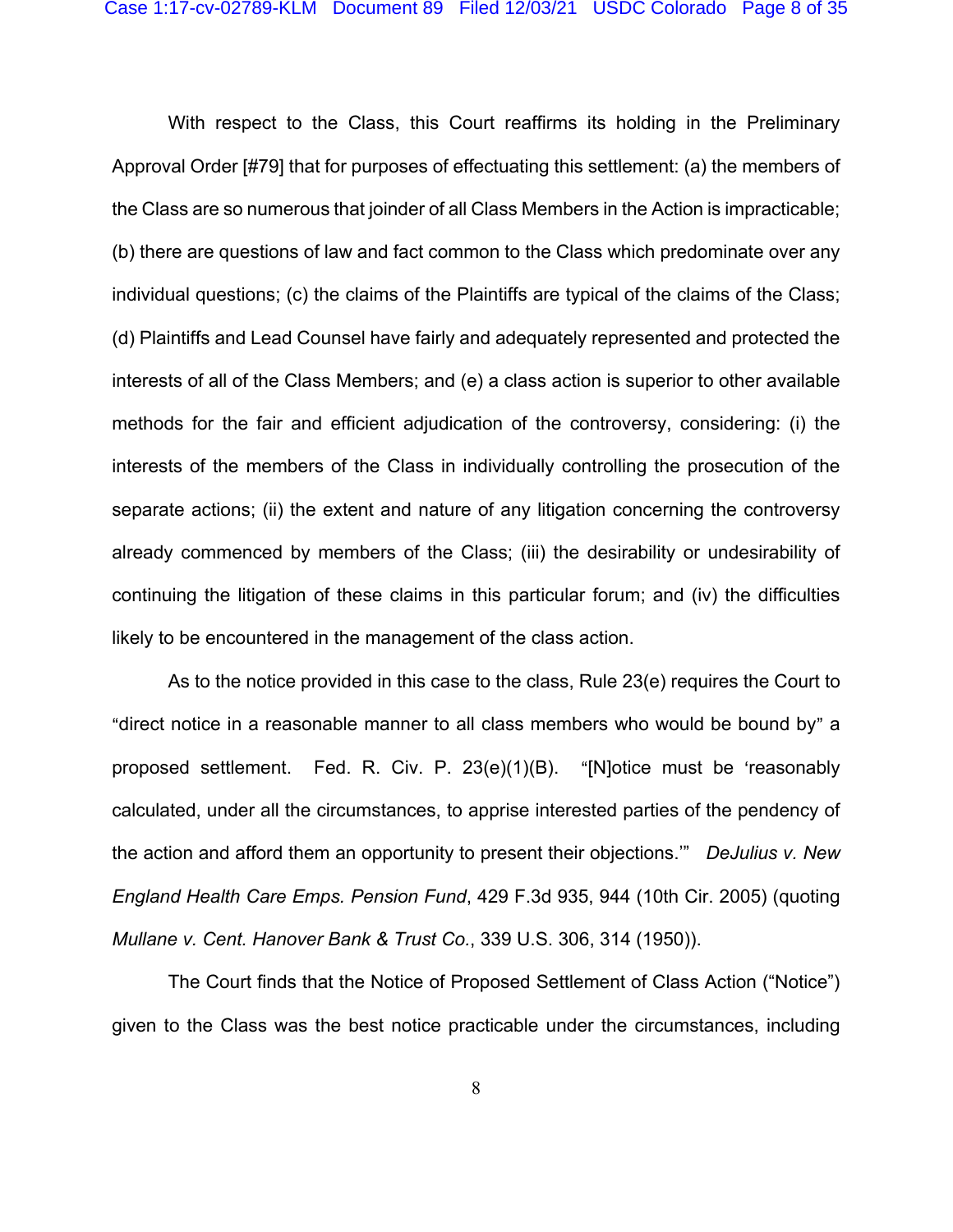individual notice to all members of the Class who could be identified through reasonable effort along with publication of the Publication Notice. The Notice contained the essential terms of the settlement, including the nature of the case, the amount of the recovery, the plan of allocation and distribution to Class Members, and contact information for Lead Counsel to obtain additional materials. Plaintiffs' counsel sent the Notice, which was 10 single-spaced pages long, to over 46,000 potential class members. *See Reply* at 1. Plaintiffs also published a summary notice providing pertinent information about the settlement once in print in *Investor's Business Daily* and once electronically over *PR Newswire*. *Id*. Further, counsel established a website dedicated to providing class members with additional information. *Id*.

The Notice provided the best notice practicable under the circumstances of those proceedings and of the matters set forth therein, including the proposed settlement set forth in the Settlement Agreement [#77], to all Persons entitled to such notice, and the Notice fully satisfied the requirements of Fed. R. Civ. P. 23, the PSLRA, and the requirements of due process.

No Class Member is relieved from the terms of the Settlement Agreement, including the releases provided for therein, based upon the contention or proof that such Class Member failed to receive actual or an adequate notice.

#### **B. Whether the Settlement Should Be Approved**

#### **1. The Standard and Factors to Be Considered**

 Under Federal Rule of Civil Procedure 23(e), a class action settlement is entitled to final approval where it is fair, reasonable, and adequate. *Gottlieb v. Wiles*, 11 F.3d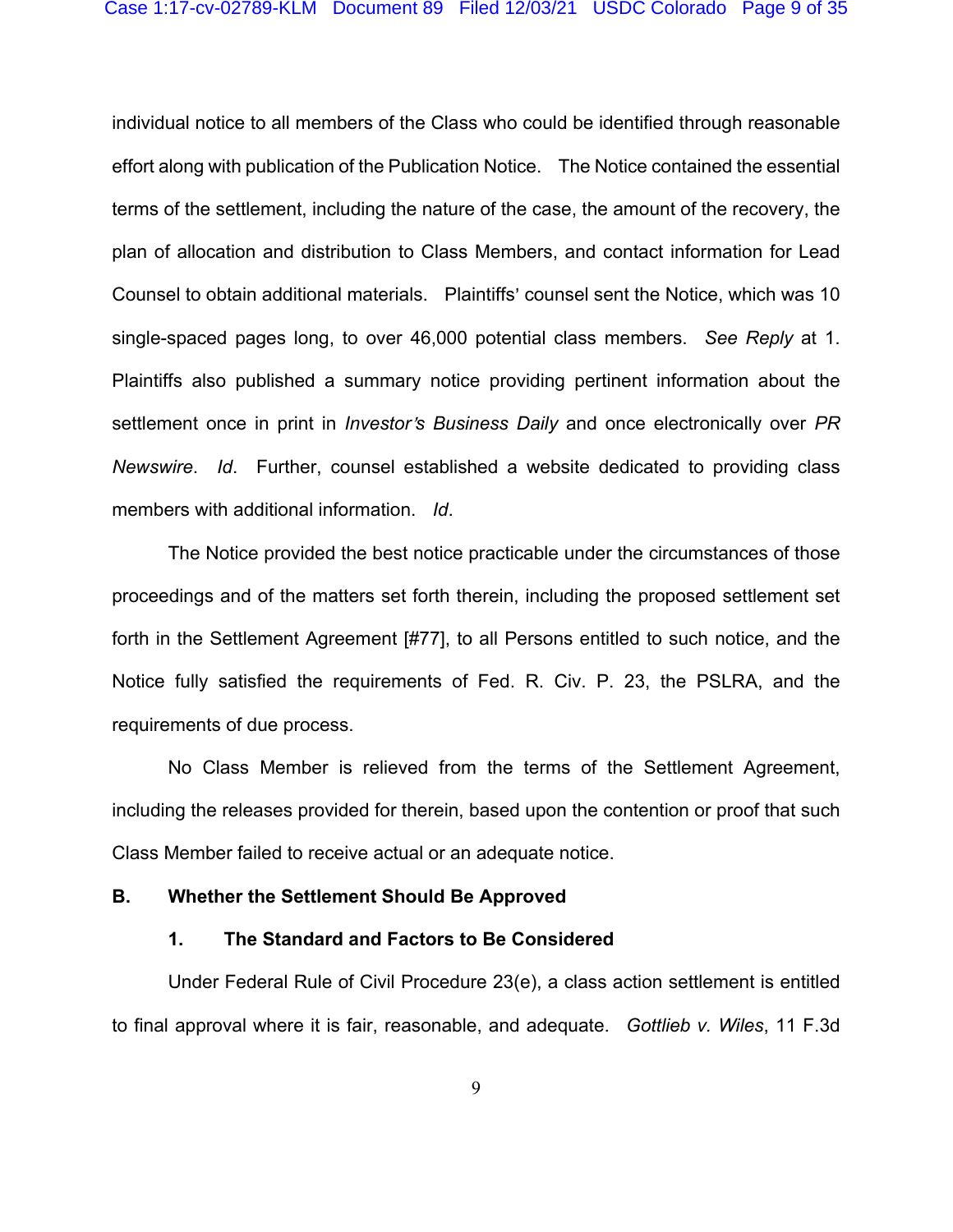1004, 1014 (10th Cir. 1993). District courts have broad discretion in granting or denying class certification. *Shook v. Bd. of Cty. Comm'rs of the Cty. of El Paso*, 543 F.3d 597, 603 (10th Cir. 2008).

"[C]ertification is proper only if 'the trial court is satisfied, after a rigorous analysis, that the prerequisites of Rule 23(a) have been satisfied.'" *Wal-Mart Stores, Inc. v. Dukes*, 564 U.S. 338, 350-51 (2011) (quoting *Gen. Tel. Co. of the Sw. v. Falcon*, 457 U.S. 147, 161 (1982)). In assessing whether the settlement is fair, reasonable, and adequate, the Court must consider whether: (1) "the class members and class counsel have adequately represented the class[;]" (2) "the proposal was negotiated at arms length[;]' (3) "the relief provided for the class is adequate, taking into account: the issues identified in Rule  $23(e)(2)((C);$  and  $(4)$  "the proposal treats class members equitably relative to each other.@ *Peace Officers*= *Annuity and Benefit Fund of Ga. v. DaVita, Inc.*, No. 17-cv-00304-WJM-NRN, 2021 WL 1387110, at \*3 (D. Colo. April 13, 2021) (citing Rule 23(e)(2)(A)-(D)); *see also In Re Samsung Top-Load Washing Machine Marketing, Sales Practice and Products Liability Litig.*, 997 F.3d 1077, 1088 (10th Cir. 2021).

In addition, the Tenth Circuit has stated that the Court should consider:  $\lq(1)$ whether the proposed settlement was fairly and honestly negotiated; (2) whether serious questions of law and fact exist, placing the ultimate outcome of the litigation in doubt; (3) whether the value of an immediate recovery outweighs the mere possibility of future relief after protracted and expensive litigation; and (4) the judgment of the parties that the settlement is fair and reasonable." Rutter & Wilbanks Corp. v. Shell Oil Co., 321 F.3d 1180, 1188 (10th Cir. 2002). The factors in Rule 23(e), which were added in connection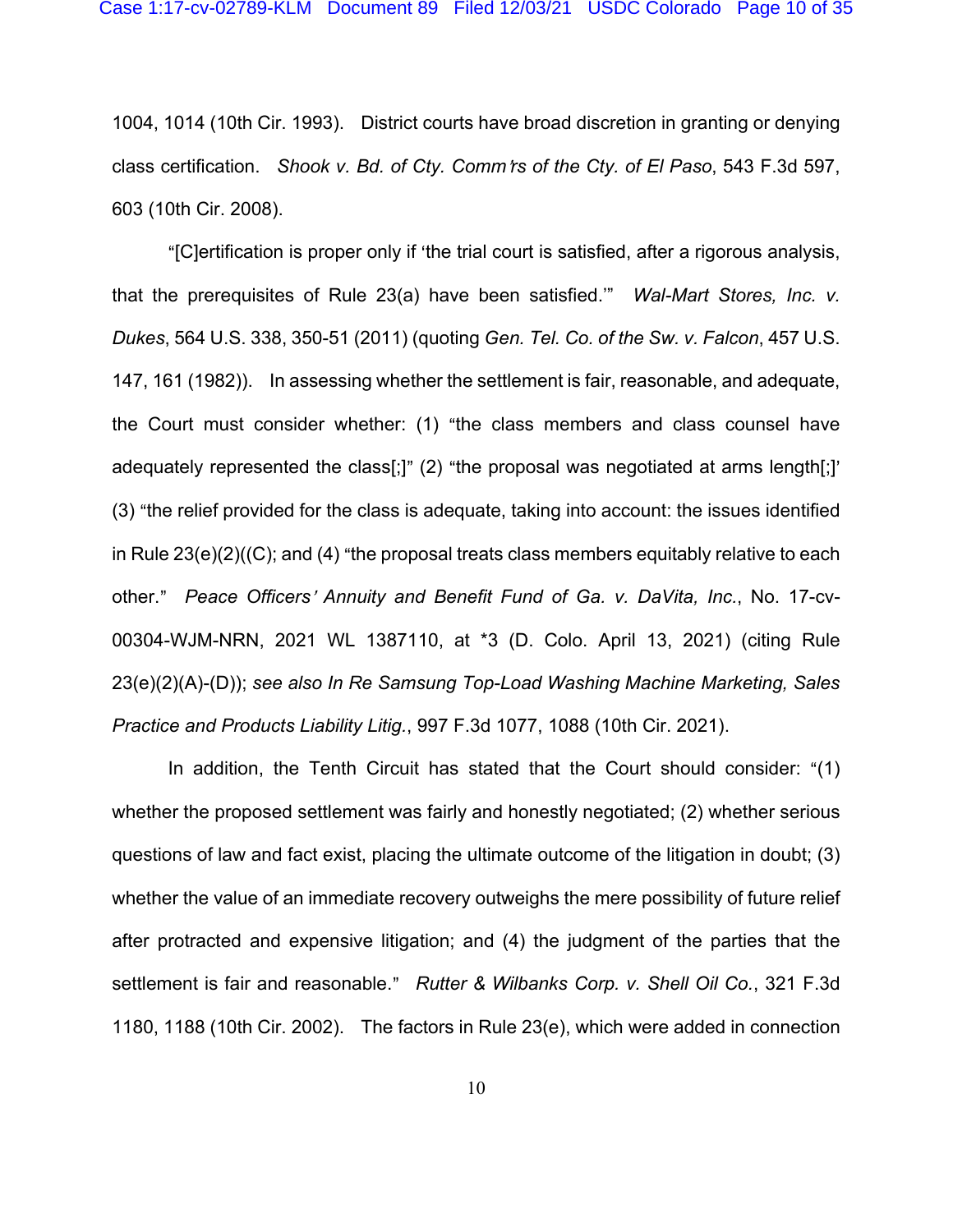with 2018 amendments to the rule, were not meant to displace any circuit's unique factors, but rather to focus courts on the core concerns in deciding whether to approve a proposed settlement. *DaVita*, 2021 WL 1387110, at \*3 (citing the advisory committee's comments to the amendments). As noted by District Judge William J. Martinez in the *DeVita*  decision, "the Tenth Circuit's additional factors largely overlap, with only the fourth factor not being subsumed into the new Rule 23." *Id*. Accordingly, as in *DaVita*, the Court "considers the Rule  $23(e)(2)$  factors as the main tool in evaluating the propriety of the settlement but still addresses the Tenth Circuit's factors." Id.

### **2. Analysis of the Factors**

## **i. Adequate Representation by the Class Members and Class Counsel**

The Court finds that the Plaintiffs and Class Counsel have adequately represented the class, and that this factor supports approval of the settlement. According to the Motion for Final Approval [#81], Plaintiffs have adequately represented the interests of the Class by closely monitoring and participating in this litigation from the outset through resolution. *Id*. at 12. Plaintiffs were in regular contact with Lead Counsel about the progress of the Action; took an active role in discussions about the claims and strategies; and Plaintiff Wendell Rose prepared and sat for deposition in connection with class certification. *Id*. Plaintiffs also played an instrumental role in the settlement negotiations, closely evaluated the proposed settlement, and recommended that it be approved. *See id.*; *Rose Declaration* [#78-6]; *Voulgaris Declaration* [#78-7].

There is also nothing in the record to suggest that Plaintiffs have antagonistic interests; rather, Plaintiffs' interest in obtaining the largest-possible recovery in this Action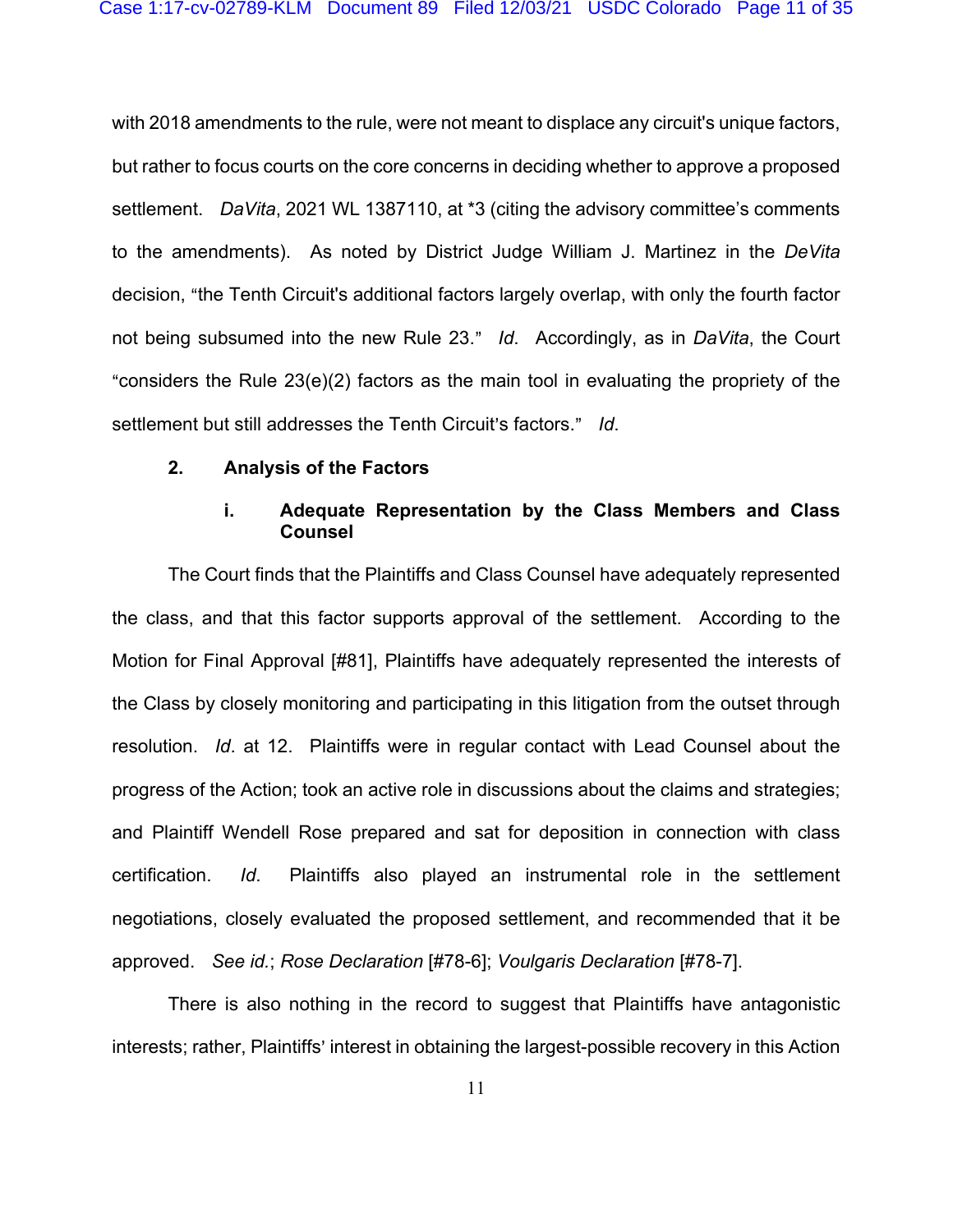was aligned with all Settlement Class Members. *See In Re Crocs Inc. Sec. Litig.*, 306 F.R.D. 672, 688 (D. Colo. 2014) (approving settlement where, as here, there was "no evidence that one set of class members will benefit from the settlement to the detriment of another set of class members"). Further, Plaintiffs' claims are typical of the claims of the Class because they all allege that they purchased Array's common stock at artificially inflated prices due to Defendants' alleged material misstatements and omissions and suffered damages as a result. Therefore, Plaintiffs and the Class's claims are subject to the same burden of proof.

As to Class Counsel, they are highly experienced in prosecuting securities class actions, and have a long, successful track record of adequately representing large and diverse groups of investors in similar cases. *See Mot. for Final Approval* [#81] at 13 (citing cases). In moving for preliminary approval of the Settlement, Plaintiffs complied with Rule 23(e)(1)(A) by making an evidentiary showing in support of the settlement. Among other things, Plaintiffs submitted a declaration from Adam M. Apton, one of the lead attorneys on the matter, that demonstrated the complexity of the case and the work that was performed to arrive at the proposed Settlement. Apton Decl. [#78-1], §§ 12-21. The case has been well managed and hard fought over nearly four years of litigation, and Plaintiffs prevailed on the Motion to Dismiss [#32] which raised complicated issues related to the merits of the securities fraud claims. Finally, no objections were raised at any point regarding the adequacy of the representation in this case.

#### **ii. Arms-Length Negotiation**

The Court also finds that the settlement proposal was negotiated at arms-length,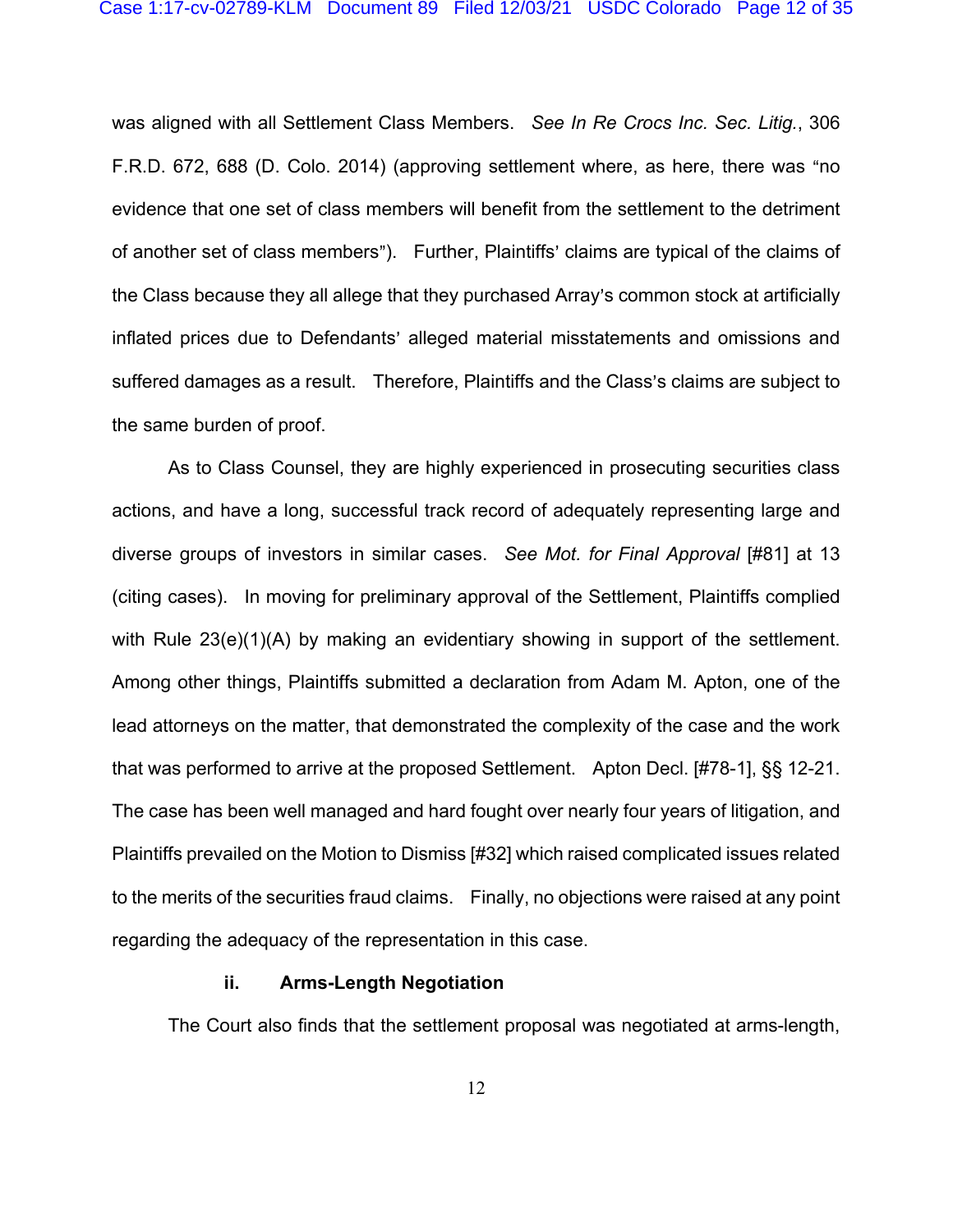and was fairly and honestly negotiated. Courts have recognized that "[t]he fairness of the negotiating process is to be examined 'in light of the experience of counsel, the vigor with which the case was prosecuted, and [any] coercion or collusion that may have marred the negotiations themselves.<sup>20</sup> *McNeely v. Nat1 Mobile Health Care, LLC*, No. CIV-07-933-M, 2008 WL 4816510, at \*11 (W.D. Okla. Oct. 27, 2008). Where a settlement results from arm's-length negotiations between experienced counsel, the Court may generally presume the settlement to be fair, adequate and reasonable. *O*=*Dowd v. Anthem*, No. 14-cv-02787-KLM-NYW, 2019 WL 4279123, at \*12 (D. Colo. Sept. 9, 2019) (Mix J.); *see also Lucas v. KmartCorp.*, 234 F.R.D. 688, 693 (D. Colo., 2006). Moreover, utilization "of an experienced mediator  $\iint$  supports a finding that the settlement is reasonable, was reached without collusion and should therefore be approved." In re Molycorp, Inc. Sec. Litig., No. 12-cv-00292-RM-KMT, 2017 WL 4333997, at \*4 (D. Colo. Feb. 15, 2017).

Here, counsel for both parties are highly experienced. The parties negotiated at arm's-length with the assistance of a nationally recognized mediator of complex cases and class actions, the Honorable Layn Phillips (Ret.). *See Crocs*, 306 F.R.D. at 679, 690 (approving settlement and noting that the parties "engaged in extensive negotiations and mediation sessions" in front of "retired United States District Judge Layn R. Phillips, who has extensive experience mediating complex cases"). The arm's-length nature of the parties' negotiations and the active involvement of an independent mediator, such as Judge Phillips in particular, provide strong support for approval of the Settlement. *Id.; see also IBEW Local 697 Pension Fund v. Int*=*l Game Tech., Inc.,* No. 09-cv-00419-MMD-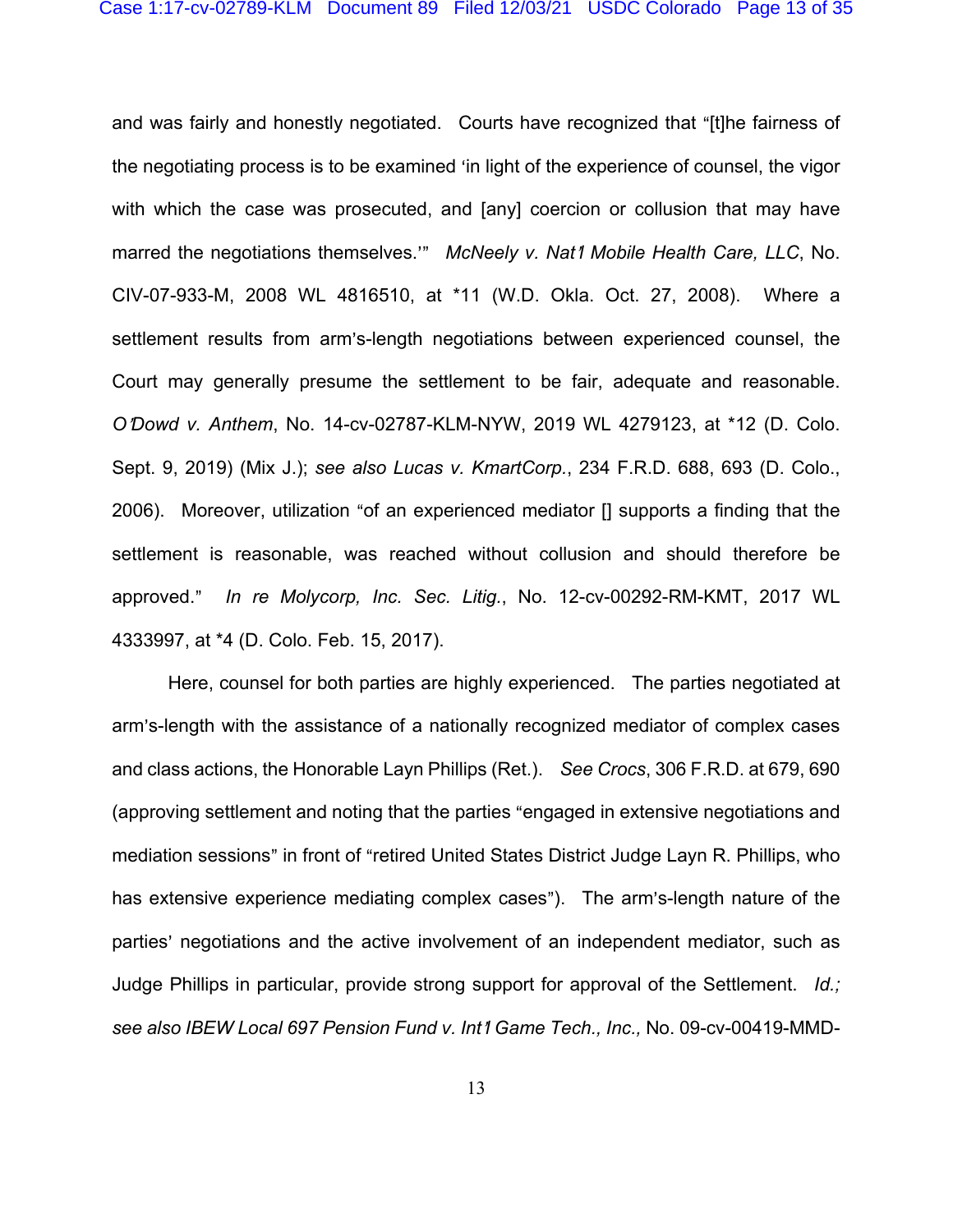WGC, 2012 WL 5199742, at \*2 (D. Nev. Oct. 19, 2012) (finding settlement was fair when it "was reached following arm's length negotiations between experienced counsel that involved the assistance of an experienced and reputable private mediator, retired Judge Phillips@); *In re Bear Stearns Cos.*, 909 F. Supp. 2d 259, 265 (S.D.N.Y. 2012) (approving settlement when parties "engaged in extensive arm's length negotiations, which included multiple sessions mediated by retired federal judge Layn R. Phillips, an experienced and well-regarded mediator of complex securities cases"); see also *D'Amato v. Deutsche Bank*, 236 F.3d 78, 85 (2d Cir. 2001) (a mediator's involvement in settlement negotiations" helps to ensure that the proceedings were free of collusion and undue pressure"). Judge Phillips' involvement in the mediation process, the length of the mediation (eleven hours), and the extensive briefing and discovery that occurred in connection with the mediation, demonstrate fair, honest, and arm's length negotiations in connection with the Settlement.

#### **iii. Adequacy of the Relief**

Third, the Court finds that the relief provided for the class is adequate, taking into account the factors identified in Rule 23(e)(2)((C). In assessing a settlement, courts in this District weigh the recovery "against the possibility of some greater relief at a later time, taking into consideration the additional risks and costs that go hand in hand with protracted litigation." O'Dowd, 2019 WL 4279123, at \*13. Here, the Court finds that the settlement amount is more than adequate. The \$8.5 million settlement exceeds the median settlement amount for cases with damages between \$25 million and \$74 million. See Apton Decl. [#78-1] **1** 24 and Ex. A, Securities Class Action Settlements - 2020 Review and Analysis by Cornerstone Research. Considering that damages in this case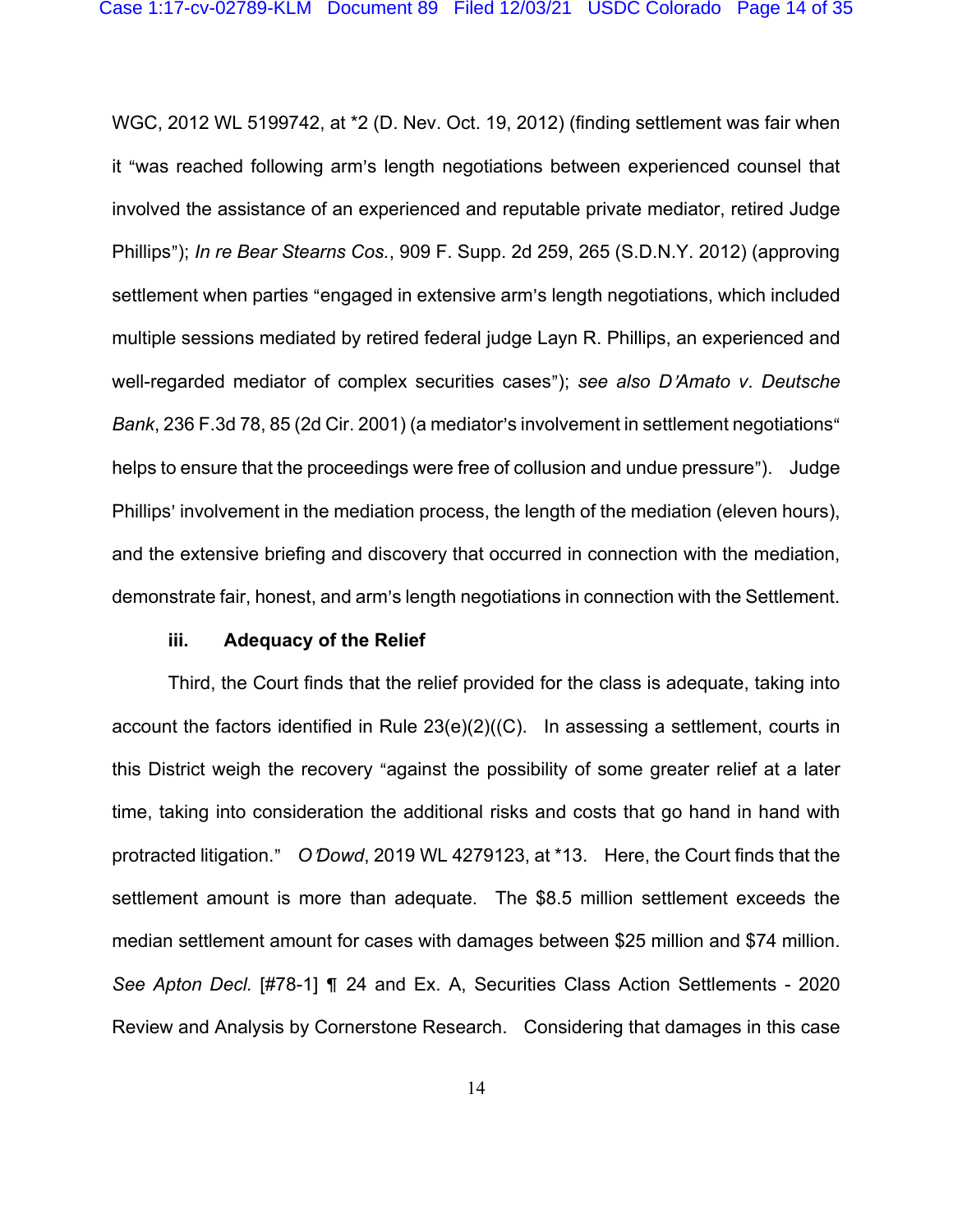were estimated between \$24 million and \$34 million, this recovery will provide the Class between 25% and 35% of total recoverable damages. Apton Decl. [#78-1], ¶ 24. This dwarfs the median class action settlement for similar cases in the Tenth Circuit between 2010 and 2019 where the median settlement as a percentage of overall damages was 7.6% for similar cases. *Id.* 

The finding that the settlement is adequate is further supported by the fact that continued litigation would have been highly risky, costly, and protracted. Additionally, the likely recoverable damages if Plaintiffs prevailed may have been less if Defendants established that damages were limited to only a portion of the first day of the decline in Array's stock price. *See In Re Crocs, Inc. Sec. Litig.*, Nos. 07-cv-02351-PAB-KLM, 07cv-02412, 07-cv-02454, 07-cv-02465; 07-cv-02469, 2013 WL 4547404, at \*12 (D. Colo. Aug. 28, 2013) ("the Court finds that immediate recovery outweighs the time and costs inherent in complex securities litigation, especially when the prospect is some recovery versus no recovery"). The Settlement ultimately provides an excellent outcome for the Class, restoring between 25% and 35% of their alleged damages, and provides a recovery in the near term instead of years of additional litigation with uncertainty over the outcome. Courts routinely approve class action settlements representing similar or lower percentages of recoverable damages. *See*, *e.g., Crocs*, 306 F.R.D. at 691 (approving settlement recovery of 1.3% of damages as it was "in line with the median. . . "); *In re Patriot Nat<sup>†</sup>, Inc. Sec. Litig.* 828 F. App'x 760, 762 (2d Cir. 2020) (affirming approval of settlement recovery of 6.1% of "potentially recoverable damages"); *Thorpe v. Walter Inv. Mgmt. Corp*., No. 14-cv-20880-UU, 2016 WL 10518902, at \*3 (S.D. Fla. Oct. 17, 2016)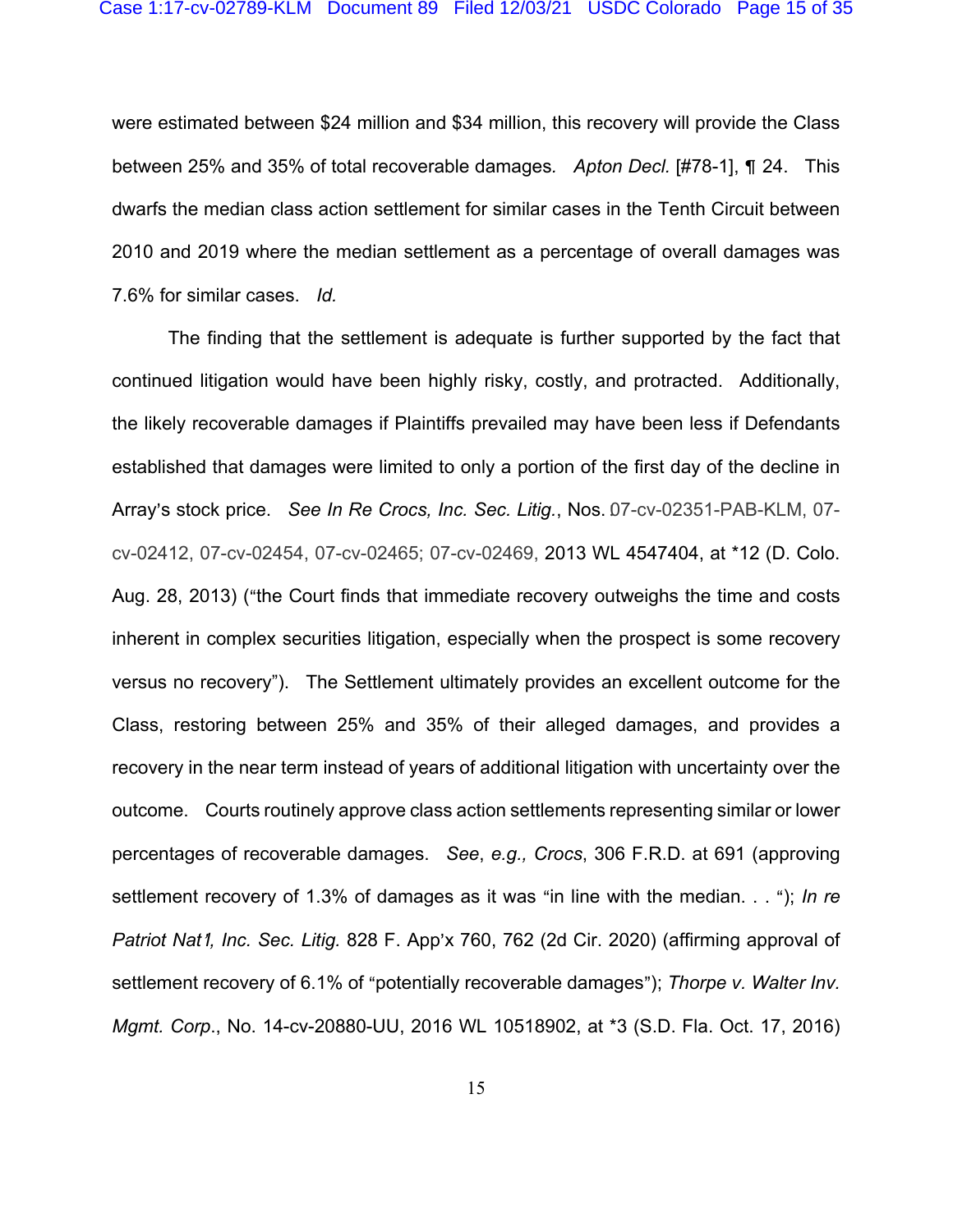(approving settlement representing 5.5% of likely recoverable damages, noting settlement is "an excellent recovery, returning more than triple the average settlement in cases of this size").

### **iv. Treatment of the Class Members Relative to Each Other**

Fourth, the proposal treats class members equitably relative to each other. All Class Members who meet the Class definition with a "Recognized Loss" will receive a *pro rata* share of the Settlement Fund. *Apton Decl.* [#78-1], §§ 31-32. The Plan of Allocation for this Settlement is as follows: Each Class Member who submits a valid Claim (an "Authorized Claimant") will be assigned a Recognized Loss. *Id.* An Authorized Claimant's Recognized Loss depends upon the number of Array shares held during the Class Period; specifically, an Authorized Claimant's Recognized Loss is equal to the number of shares he or she held at the time of the corrective disclosures multiplied by the declines in Array's stock price. *Id.* 

Accordingly, each Class Member that submits a Proof of Claim will have their trade information evaluated against the Class definition and the Plan of Allocation to determine their "Recognized Loss" and obtain their *pro rata* share of the Net Settlement Fund calculated and distributed. Accordingly, this factor also supports granting final approval. *See, e.g.*, *Hefler v. Wells Fargo & Co.,* Case No. 16-cv-05479-JST, 2018 WL 4207245, at \*12 (N.D. Cal. Sept. 4, 2018) ("the allocation plan disburses the Settlement Fund to class members 'on a *pro rata* basis based on the relative size of' the potential claims that they are compromising . . . This type of *pro rata* distribution has frequently been determined to be fair, adequate, and reasonable") (citing cases).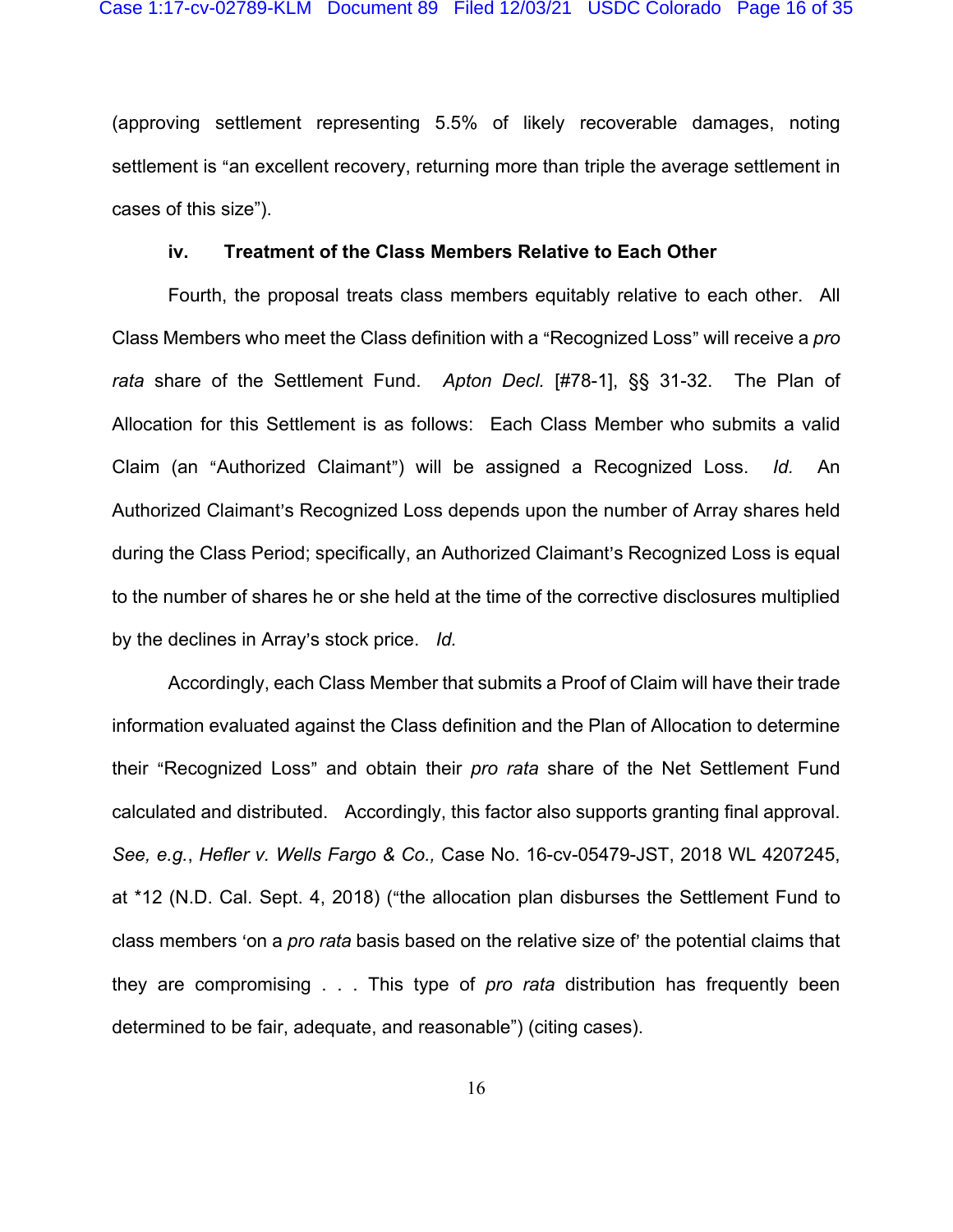## **v. Whether Serious Questions of Law and Fact Exist**

The Court also finds that serious questions of law and fact exist in this case, placing the ultimate outcome of the litigation in doubt. This factor also favors approval of the settlement.

Courts have recognized that "[l]itigating an action under the PSLRA is not a simple undertaking." *Crocs.*, 2014 WL 4670886, at \*3 (D. Colo. Sept. 18, 2014). As detailed in both the Motion for Preliminary Approval [#78] and Motion for Final Approval [#81], Defendants raised credible defenses to the merits of Plaintiffs' claims before the settlement was reached, which could have resulted in either a substantially lower recovery or none at all. *See also Apton Decl*. [#78-1] ¶27(while the discovery supporting the Defendants' contentions remain confidential, it potentially supports Defendants' arguments on the merits). A jury could have been persuaded that Defendants' account of the regulatory process and their statements related to same did not constitute securities fraud, despite Plaintiffs' arguments to the contrary. *Id.* 

Plaintiffs note that further litigation would have also been risky with respect to damages. *Mot. for Final Approval* [#81] at 10. Plaintiffs' damages expert would have testified that investors sustained damages over a period of two days because Array's stock price declined steadily over that period following the March 19, 2017, announcement about the NDA. *Id.*; *Apton Decl.* [#78-1], ¶ 28. However, Defendants' expert would have argued that the first day of the decline was only partially related to the alleged fraud and the second day was entirely unrelated. *Id.* Unless Plaintiffs would have successfully precluded Defendants' damages expert from testifying, their recovery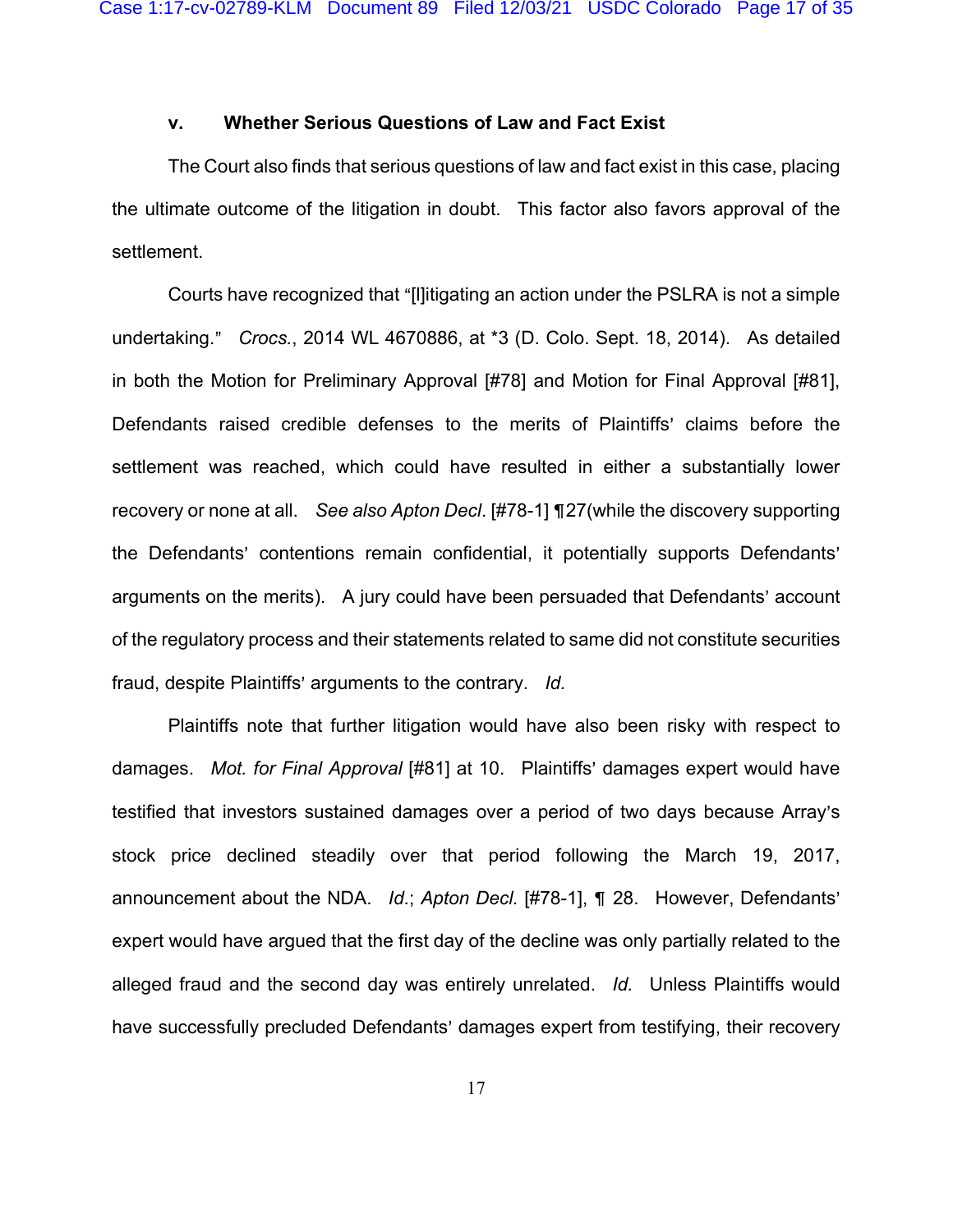may have been largely dependent on which expert the jury found more persuasive. *Id.* 

Additionally, continued litigation would have presented difficulties with witnesses. *Mot. for Final Approval* [#81] at 10-11. The binimetinib NDA is almost five years old and the underlying data is even older. It may have been difficult to locate the individuals who oversaw the NEMO trial and the application process, and those individuals may not remember key information. *Id*. Even Array no longer exists as it was acquired by Pfizer Inc. in July 2019. *Apton Decl.* [#78-1] **[** 26. Plaintiffs also faced other risks inherent in most complex litigation, such as obtaining and maintaining class certification, having to defend and/or succeed against post-judgment appeals, and expert credibility concerns at trial.

### **vi. The Value of the Recovery**

 As to the value of a recovery, in assessing a settlement, courts weigh the recovery "against the possibility of some greater relief at a later time, taking into consideration the additional risks and costs that go hand in hand with protracted litigation." O *Dowd*, 2019 WL 4279123, at \*13. Here, there is no question that the settlement amount of \$8.5 million is substantial and a very good result for the Class, as discussed in Section II.B.2.iii, *supra.* Furthermore, continued litigation would have been highly risky, costly, and protracted, especially as this litigation is now proceeding against one of the largest biopharmaceutical companies in the world, Pfizer Inc., who is being represented by one of the leading corporate litigation firms in the world, Skadden, Arps, Slate, Meagher & Flom LLP ("Skadden Arps"). Accordingly, the Court finds that the value of an immediate recovery outweighs the mere possibility of future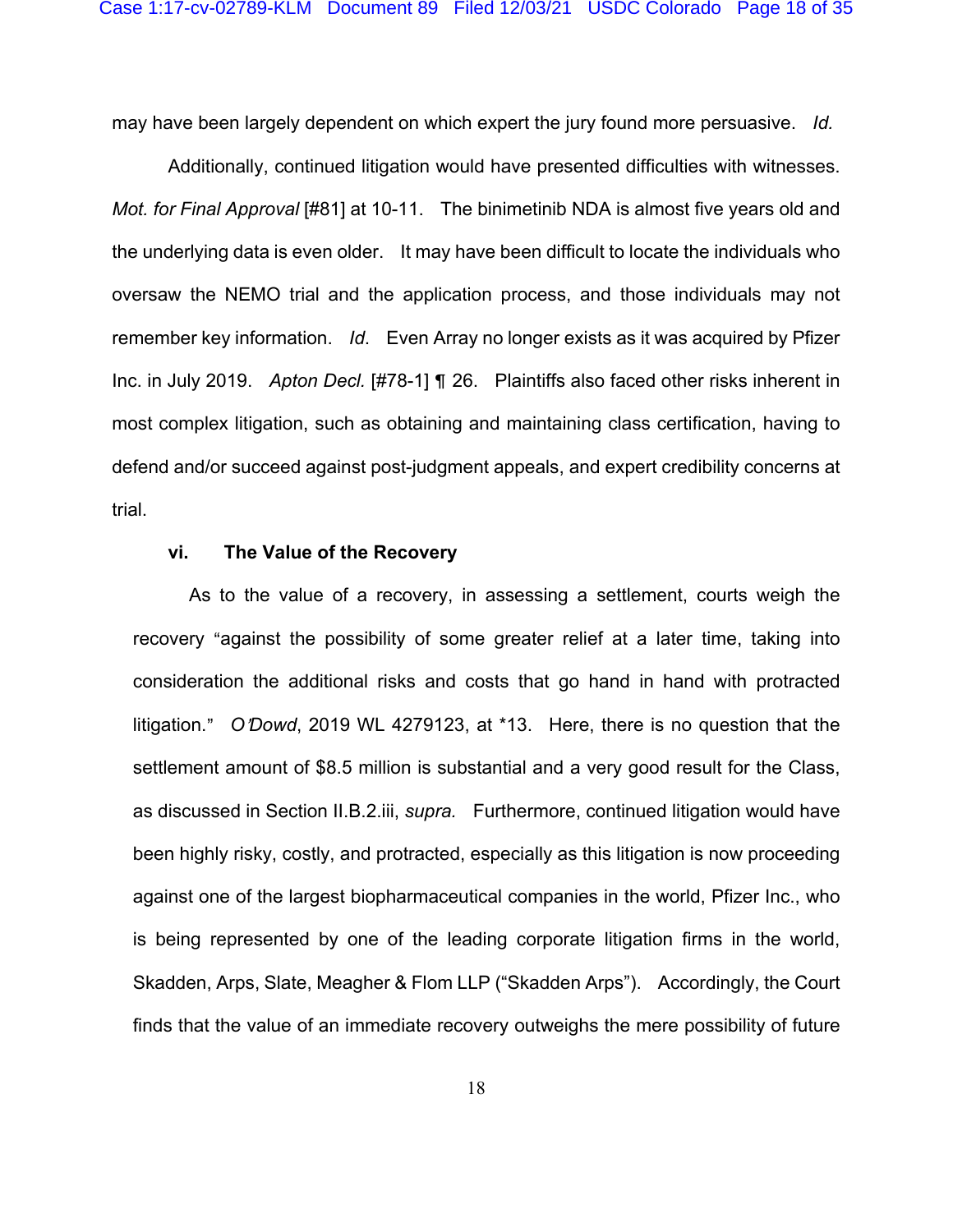relief after protracted and expensive litigation, and that this factor also supports approval of the settlement.

## **vii. The Judgment of the Parties and Objections to the Settlement**

Finally, the judgment of the parties is that the settlement is fair and reasonable. This also weighs in favor of the settlement. Plaintiffs achieved this Settlement only after conducting a thorough investigation of the facts and circumstances underlying their claims, including analysis of public documents, comprising of thousands of pages of company-specific materials and European regulatory filings; consultations with experts concerning drug trials and regulatory approvals; and significant preparation for the mediation. *See Mot. for Final Approval* [#81] at 1. Despite sending notice of the Settlement to over 46,000 potential class members, including the proposed plan for distributing settlement funds and the fee award being requested, only one Objection [#83] was received by a class member, Matthew Pampena, and two requests for exclusion. This provides further support for approval of the settlement. *See, e.g., Hershey v. ExxonMobil Corp.*, No. 07-1300-JTM, 2012 WL 5306260, at \*3 (D. Kan. Oct. 26, 2012) (finding that the fact only two objections were received from class of over 8,600 members supported the approval of the settlement).<sup>2</sup>

 $2$  The two requests for exclusion are from individual investors who appear to have received notices of the settlement even though they were not Class members. *See Reply* [#84[ at 2. Thus, they do not impact the Court's analysis. Additionally, the Court notes that it also received a Letter [#88] from John D. Semler. However, this does not appear to be an objection to the settlement itself, but instead to the settlement claim process. Even if Mr. Semler's Letter [#88] is construed as an objection, it is untimely. "[W]here the court has adopted specific timing requirements for objections," and the objector failed to comply with those requirements, even filing the objection after the fairness hearing, courts have held that the objection should be excluded. *See Hershey*, 2012 WL 5306260, at \*9 (citing *Beaird v. Seagate Tech*., 145 F.3d 1159, 116465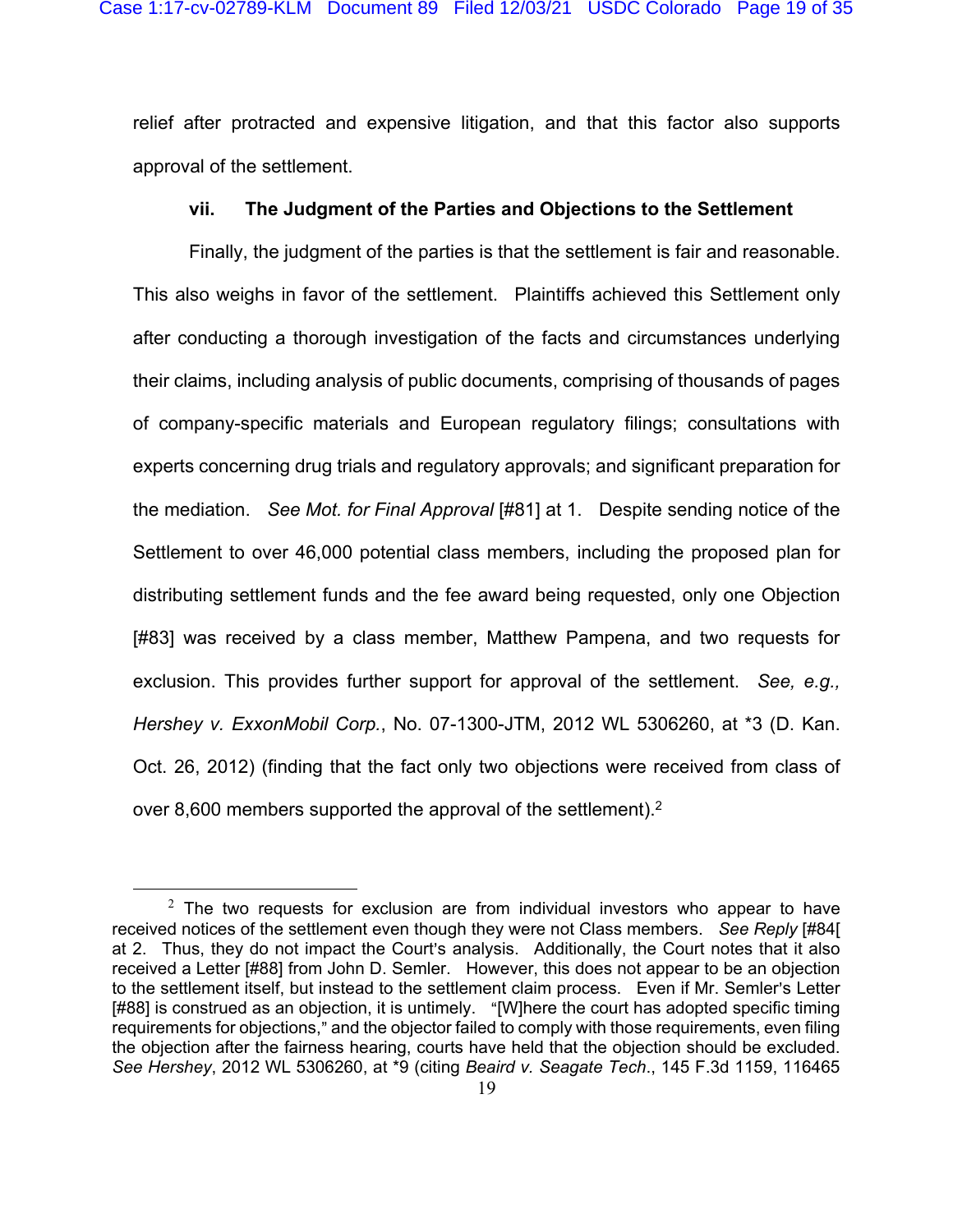Moreover, while Mr. Pampena objects to the amount of the settlement, arguing that it is negligible when compared to the alleged loss to investors, Plaintiffs point out that Mr. Pampena's dissatisfaction appears to be premised on several misunderstandings of the law and the record of the case. *See Reply in Supp. of Mots.* [#84] ("Reply"), at 1.<sup>3</sup> For example, Mr. Pampena accuses Lead Counsel of "revis[ing] the amount it claimed the investors lost" from \$240 million to less than \$34 million. *Objection* [#83] at 2. However, this accusation confuses market capitalization loss with investor damages while only the latter being recoverable under the federal securities laws. *See Reply* [#84] at 1. At the same time, Mr. Pampena alleges that Lead Counsel failed to engage in an "in-depth analysis" of damages, yet the estimate of recoverable damages of \$34 million is the result of such an in-depth analysis. *Id*. Mr. Pampena also faults Lead Counsel for not engaging in discovery while the Motion to Dismiss [#34] was pending. Discovery, however, was stayed during that period pursuant to the mandatory discovery stay under the PSLRA. Thus, the Court finds that Mr. Pampena's Objection [#83] is unfounded.

Ultimately, the fact that just one objection was received in response to more than 46,000 notices to potential Class members suggests that the settlement was widely received as a favorable and positive outcome for the case. Indeed, Plaintiffs notes that their claims administrator, JND Legal Administration, has provisionally

<sup>(10</sup>th Cir.1998)).

 $3$  Mr. Pampena's objection to the amount of attorneys' fees requested is addressed in Section III, *infra.*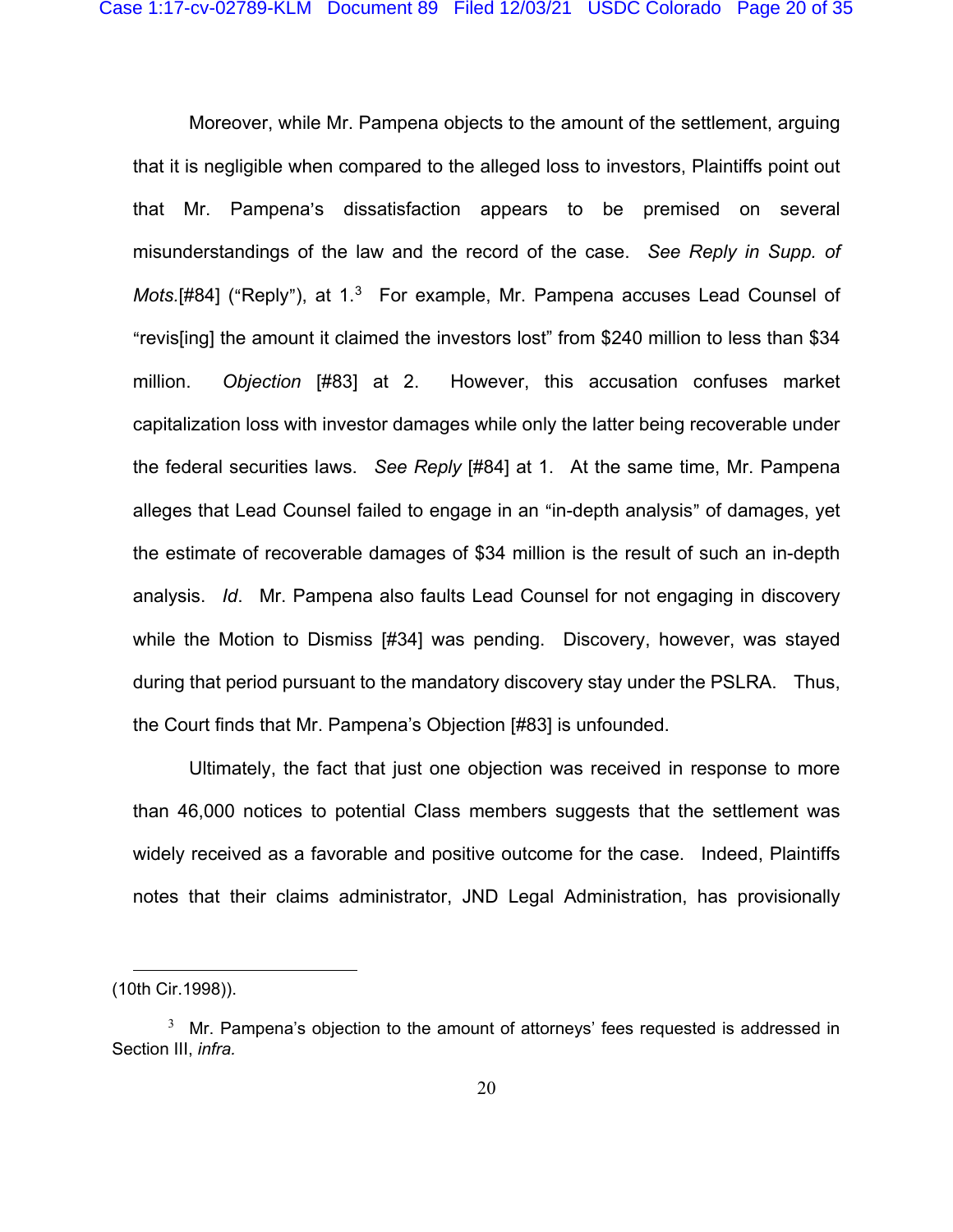accepted 1,314 claims from Class members representing just over \$47 million in recoverable losses. *Reply* [#88] at 2. Many, if not all, of these claimants have a significantly greater interest in the settlement than Mr. Pampena and have chosen to support it wholeheartedly even though they have more at stake. *Id*. 4 This suggests that the Class overwhelmingly supports the settlement.

Moreover, this Court has held that "[c]ounsels' judgment as to the fairness of the agreement is entitled to considerable weight." Farley v. Family Dollar Stores, Inc., No. 12-cv-00325-RM-MJW, 2014 WL 5488897, at \*3 (D. Colo. Oct. 30, 2014). Here, Plaintiffs retained counsel who are highly experienced in prosecuting securities class actions, and who have a long, successful track record of adequately representing large and diverse groups of investors in similar cases. *See*, *e.g.*, *In re Regulus Therapeutics Inc. Sec. Litig*., Nos. 3:17-cv-182-BTM-RBB, 17-cv-267-BTM-RBB, 2020 WL 6381898, at \*6 (S.D. Cal. Oct. 30, 2020) ("Levi & Korsinsky LLP has extensive experience representing plaintiffs in securities and financial class action lawsuits. That such experienced counsel advocate in favor of the settlement weighs in favor of approval.@); *In re Ocean Power Techs., Inc.*, Nos. 3:14-CV-3799, 3:14-CV-3815, 3:14- CV-4015, 3:14-CV-4592, 2016 WL 6778218, at \*7 (D.N.J. Nov. 15, 2016) ("Lead Counsel, Levi & Korsinsky, is highly specialized in the field of securities class action litigation, and has efficiently conducted the motion practice and settlement negotiations involved in this proceeding, and is therefore qualified to represent the Settlement

 $^4$  Mr. Pampena lost just over \$300 in connection with his purchase of Array stock on the very last day of the Class Period. *Id*. at 1.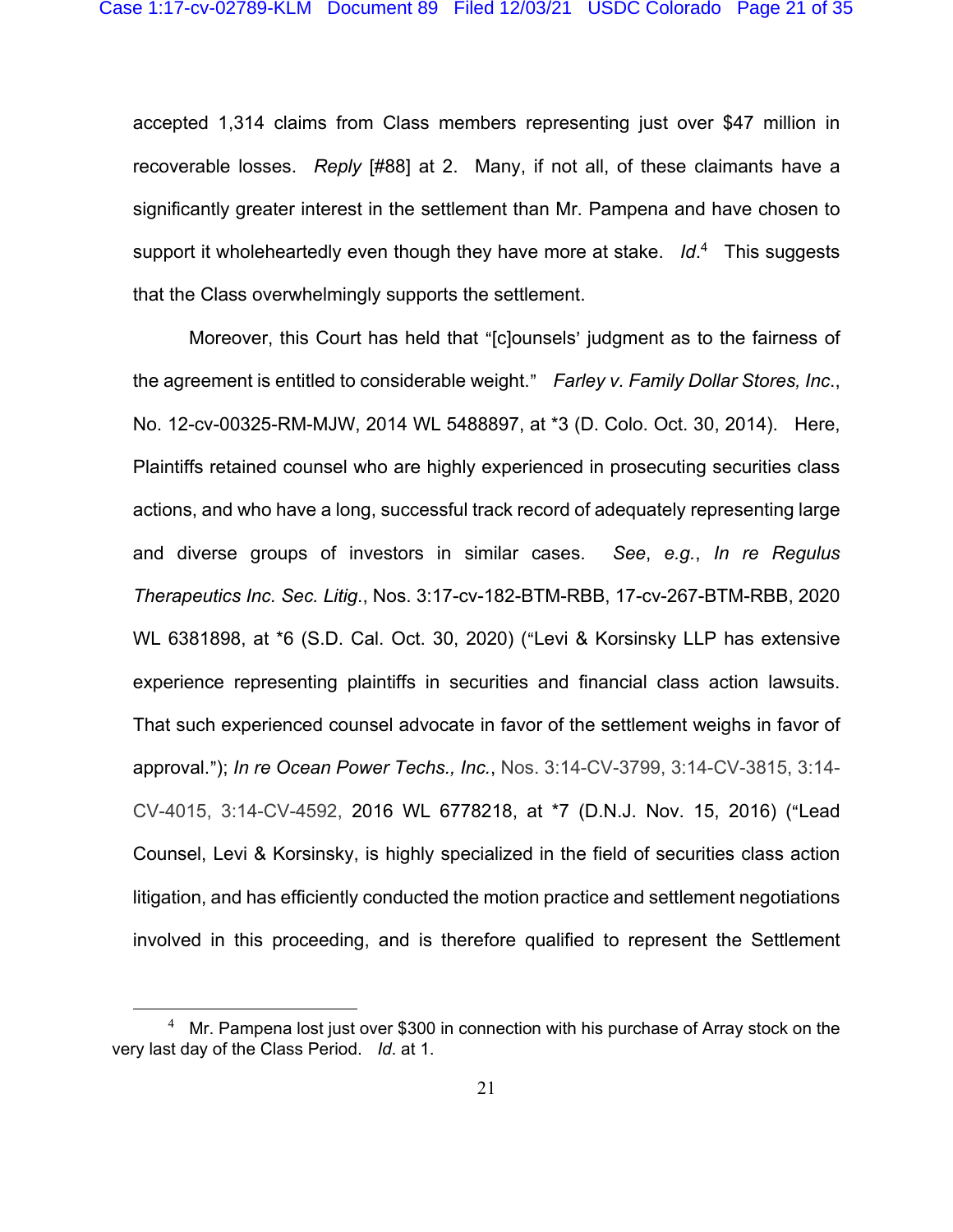Class.@); *see also Apton Decl*., Ex. B [#78-3] (firm resume). Given their extensive experience and success in prosecuting class actions, Lead Counsel's judgment that the settlement is fair, reasonable, and adequate is entitled to substantial weight.

## **viii. Conclusion as to the Factors**

The Court finds from the foregoing that the factors relative to whether a settlement should be approved uniformly weigh in favor of approval of the settlement. Accordingly, the Court hereby **approves** the Settlement as fair, reasonable, and adequate, and directs that the Settlement be consummated in accordance with the terms and conditions set forth in the Settlement Agreement [#77].

The Plan of Allocation, as described in the Notice and Publication Notice, is also hereby approved as fair, reasonable and adequate. Any order, proceeding, appeal, modification or change relating to the Plan of Allocation or any fee and expense award shall in no way disturb or affect the finality of this Judgment, and shall be considered separate from this Judgment.

## **C. Additional Findings**

Upon the Effective Date, Plaintiffs, Defendants, and each and every Class Member, for themselves and for any Person claiming now or in the future through or on behalf of them, shall be deemed to have, and by operation of the Judgment entered in the Action shall have, fully, finally, and forever waived, released, relinquished, discharged and dismissed each and every Claim released by the Parties, whether or not such Class Member executes and delivers the Claim Form, and whether or not such Class Member shares or seeks to share in the Settlement Fund.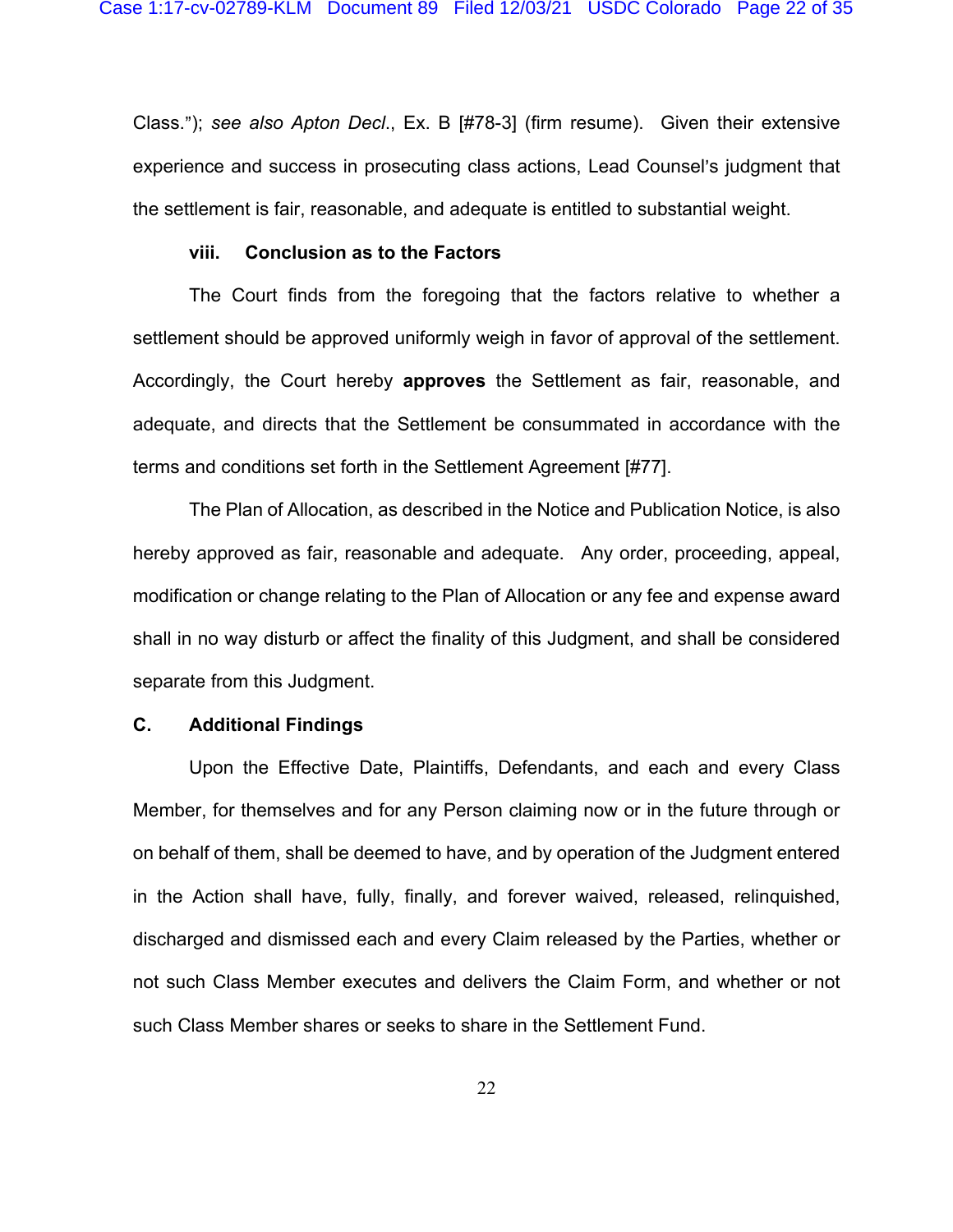Upon the Effective Date, Plaintiffs, Defendants, and each and every Class Member, for themselves and for any Person claiming now or in the future through or on behalf of them, shall covenant or be deemed to have covenanted not to sue the Releasors or Releasees with respect to the Claims, and shall be forever barred and enjoined from commencing, instituting, prosecuting or continuing to prosecute any action or other proceeding in any court of law or equity, arbitration tribunal, administrative forum or other forum, asserting Claims against the Releasors or Releasees.

In accordance with 15 U.S.C. § 78u-4(f)(7), claims for contribution arising out of any Claim, including, but not limited to, any claims that arise out of the Action (i) by any Person against a Releasee, and (ii) by any Releasee against any Person other than as set out in 15 U.S.C.  $\S$  78u-4(f)(7)(A)(ii), are hereby permanently barred, extinguished, discharged, satisfied, and unenforceable.

Any Plan of Allocation submitted by Lead Counsel or any order entered regarding the attorneys' fee and expense application shall in no way disturb or affect this Judgment and shall be considered separate from this Judgment.

Neither the Settlement Agreement [#77] nor the settlement contained therein, nor any act performed or document executed pursuant to or in furtherance of the Settlement Agreement or the settlement: (a) is or may be deemed to be or may be used as an admission of, or evidence of, the validity of any Released Plaintiffs' Claim, or of any wrongdoing or liability of the Releasees; or (b) is or may be deemed to be or may be used as an admission of, or evidence of, any liability, fault or omission of any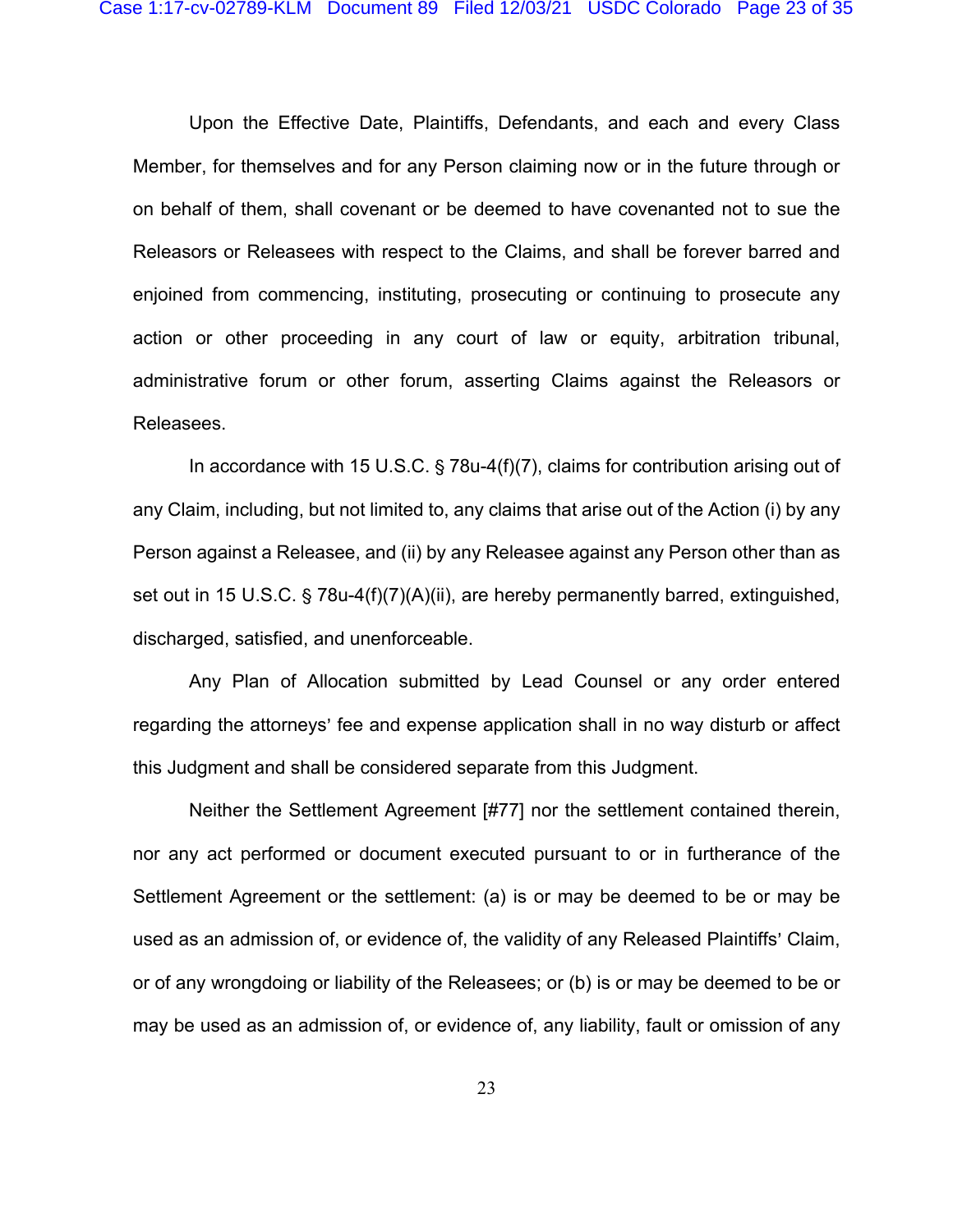of the Releasees in any civil, criminal, or administrative proceeding in any court, administrative agency or other tribunal. Neither the Settlement Agreement [#77] nor the settlement, nor any act performed or document executed pursuant to or in furtherance of the Settlement Agreement or the settlement shall be admissible in any proceeding for any purpose except that the Releasees may file the Settlement Agreement and/or this Judgment in any other action that may be brought against them in order to support a defense or counterclaim based on principles of *res judicata*, collateral estoppel, release, good faith settlement, judgment bar or reduction or any other theory of claim preclusion or similar defense or counterclaim.

Without affecting the finality of this Judgment in any way, this Court hereby retains continuing jurisdiction over: (a) implementation of this settlement and any award or distribution of the Settlement Fund, including interest earned thereon; (b) disposition of the Settlement Fund; (c) hearing and determining applications for attorneys' fees and expenses in the Action; (d) all parties hereto for the purpose of construing, enforcing, and administering the Settlement Agreement; and (e) all other proceedings related to the implementation and enforcement of the terms of Settlement Agreement and/or settlement.

In the event that the settlement does not become effective in accordance with the terms of the Settlement Agreement [#77] or the Effective Date does not occur, or in the event that the Settlement Fund, or any portion thereof, is returned to the Defendants or their insurers, then this Judgment shall be rendered null and void to the extent provided by and in accordance with the Settlement Agreement and shall be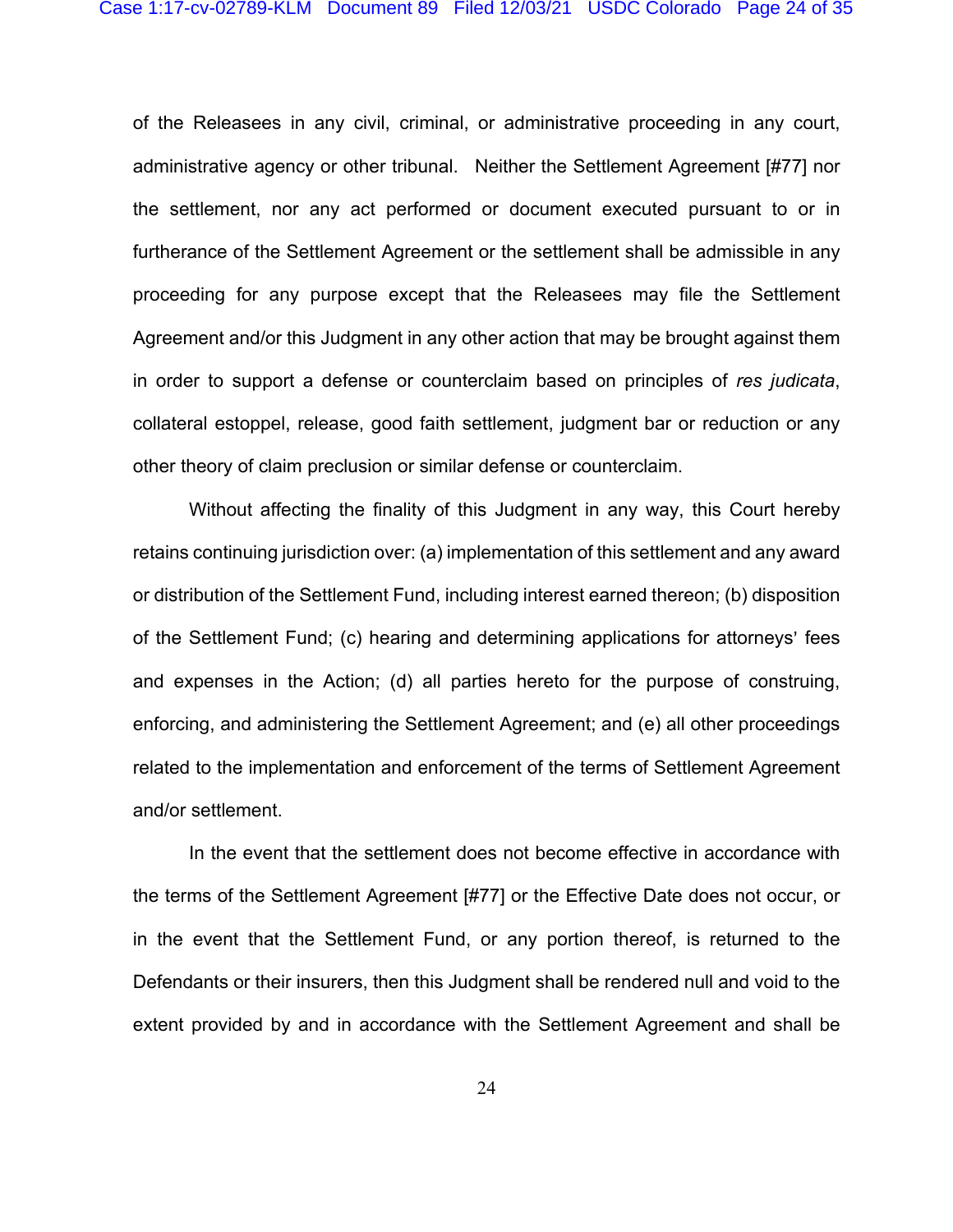vacated and, in such event, all orders entered and releases delivered in connection herewith shall be null and void to the extent provided by and in accordance with the Settlement Agreement.

The Court finds that during the course of the Action, the Parties, and their respective counsel at all times complied with the requirements of Federal Rule of Civil Procedure 11.

#### **III. The Motion for Fees**

Lead Counsel requests: (i) an award of attorneys' fees in the amount of \$2,833,333.33, which represents one-third of the Settlement Fund; and (ii) payment of litigation expenses incurred in prosecuting the Action in the amount of \$97,587.33. For the reasons stated below, the Court finds that these requests are reasonable and should be granted.

#### **A. Attorneys' Fees**

The Supreme Court has long recognized that "a litigant or a lawyer who recovers a common fund for the benefit of persons other than himself or his client is entitled to a reasonable attorney's fee from the fund as a whole." *Boeing Co. v. Van Gemert*, 444 U.S. 472, 478 (1980); *US Airways, Inc. v. McCutchen*, 133 S. Ct. 1537, 1550 (2013). The purpose of this common fund doctrine is to compensate class counsel fairly and adequately for services rendered and to prevent unjust enrichment of persons who benefit from a lawsuit without bearing its cost. *See Boeing*, 444 U.S. at 478. The Tenth Circuit has explicitly recognized this Court's ability to award attorneys' fees from a common fund in situations where, as here, the common fund is the result of the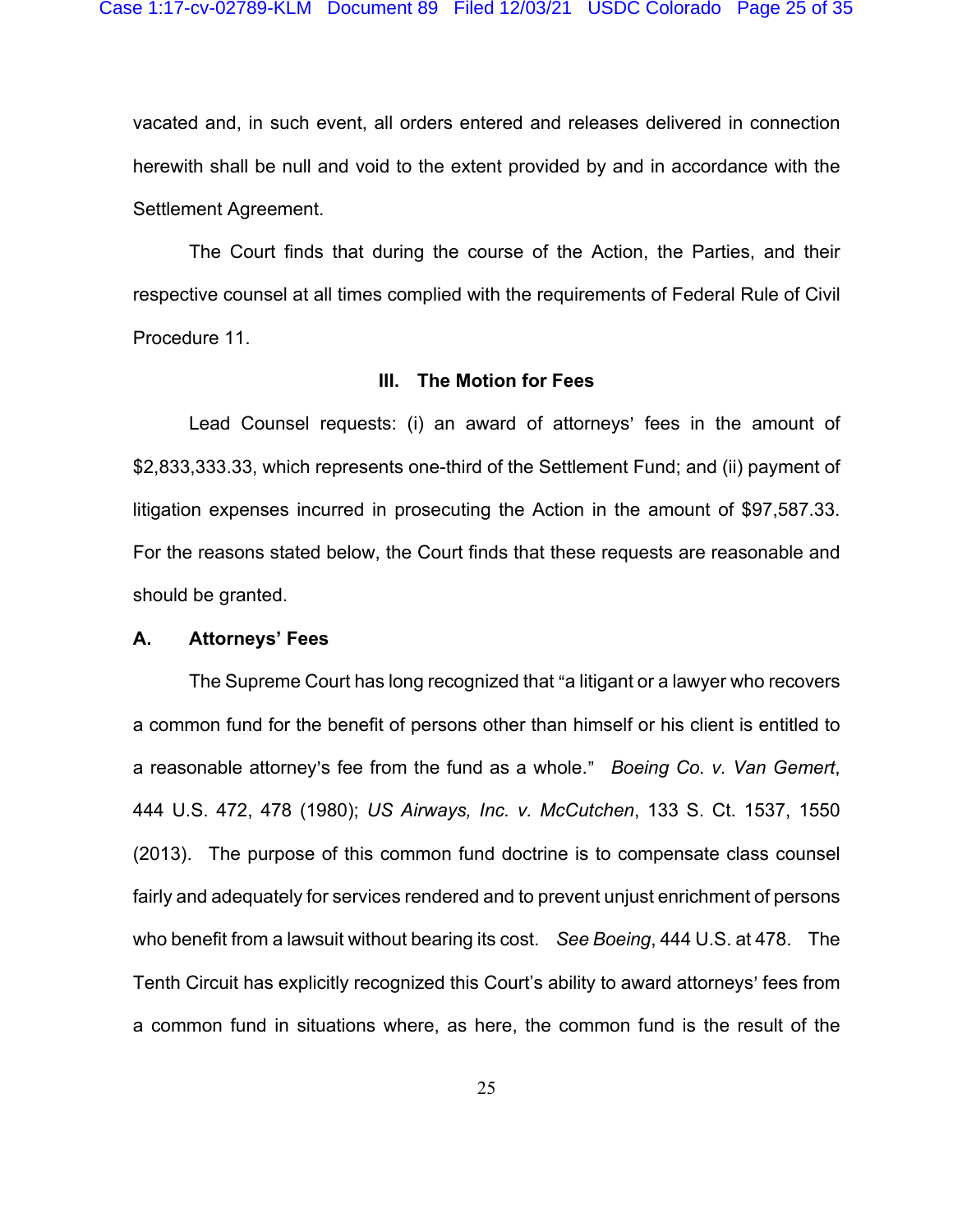attorneys' successful prosecution of the action. *See, e.g.*, *Gottlieb*, 43 F. 3d at 482; *Brown v. Phillips Petroleum Co.*, 838 F.2d 451, 454 (10th Cir. 1988); *In re Oppenheimer Rochester Funds Grp. Sec. Litig.*, Master Docket No. 09-md-02063-JLK-KMT, 2014 WL 12768451, at \*2 (D. Colo. July 31, 2014). In preferring this method, courts in the Tenth Circuit have "long recognized that class counsel and the class should have aligned interests in this type of matter, such that counsel are both compensated for risk and rewarded for success, where, as here, the Class receives significant benefit." *Cook v. Rockwell Int*=*l Corp.*, No. 90-cv-00181-JLK, 2017 WL 5076498, at \*1 (D. Colo. Apr. 28, 2017). Courts have also recognized that, in addition to providing just compensation, awards of attorneys' fees from a common fund should "serve to encourage skilled counsel to represent those who seek redress for damages inflicted on entire classes of persons, and to discourage future alleged misconduct of a similar nature." *In re FLAG Telecom Holdings, Ltd. Sec. Litig.*, No. 02-CV-3400, 2010 WL4537550, at \*23 (S.D.N.Y. Nov. 8. 2010); *see also Crocs*, 2014 WL 4670886, at \*5 ("Federal securities class actions require Lead Counsel to expend substantial time and effort with no guarantee of success. In light of these difficulties, 'public policy supports granting attorneys' fees that are sufficient to encourage Lead Counsel to bring securities class actions that supplement the efforts of the SEC.'"). Compensating Lead Counsel for the risks they take in bringing these actions is important because "[s]uch actions could not be sustained if Lead Counsel were not to receive remuneration from the settlement fund for their efforts on behalf of the class." *In re Merrill Lynch Tyco Research Sec. Litig.*, 249 F.R.D. 124, 142 (S.D.N.Y 2008).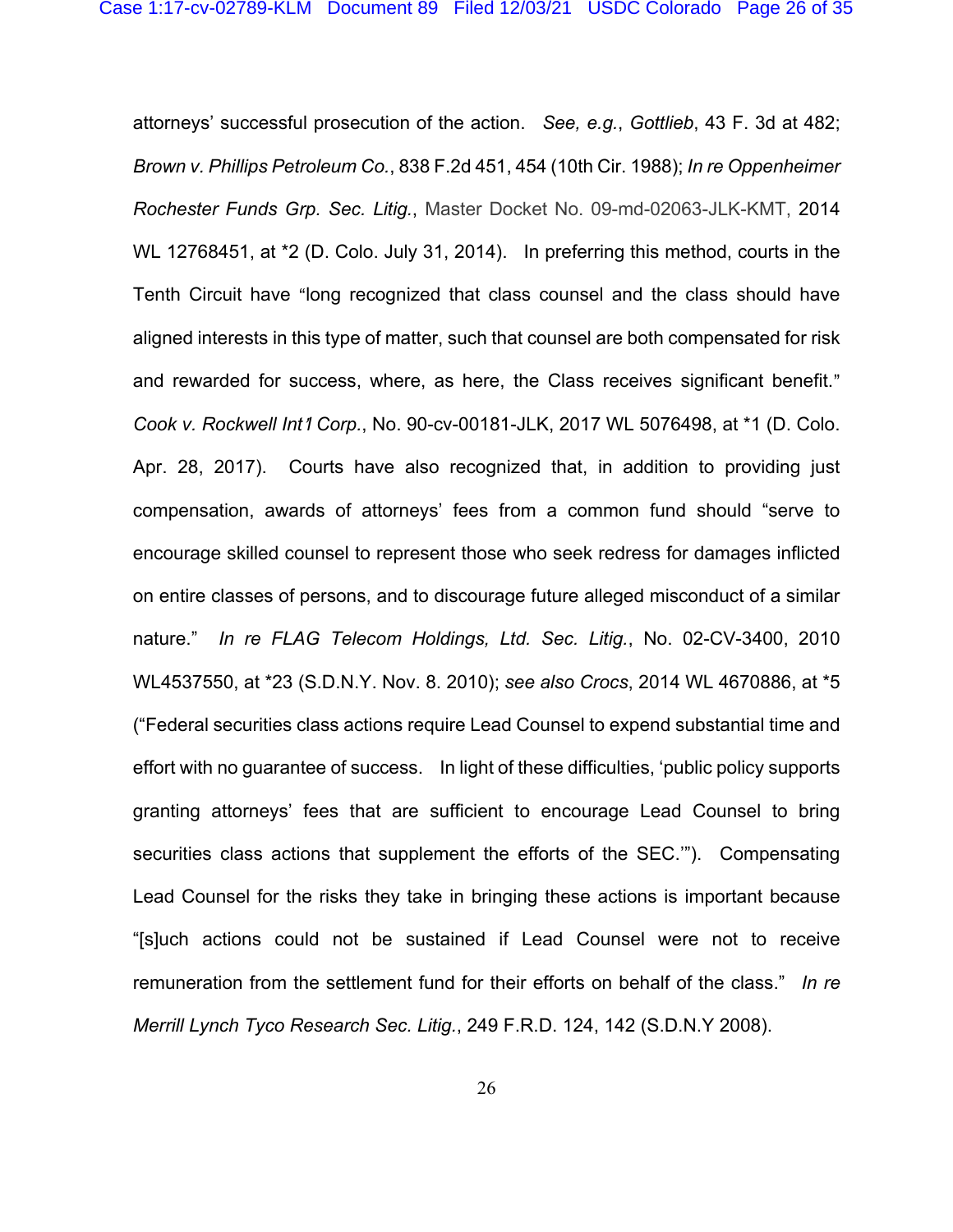For their efforts in creating a \$8.5 million Settlement Fund, Lead Counsel seeks one-third of the recovery in the amount of \$2,833,33.33. Tenth Circuit precedent supports the request. In *Brown*, the Tenth Circuit affirmed the propriety of awarding attorneys' fees on a percentage basis in a common fund case. 838 F.2d at 454-55; *see also Gottlieb*, 43 F. 3d at 483 (noting that either the percentage or lodestar method is permissible in common fund cases; however, there is a preference for the percentage of the fund method) (citing *Uselton v. Commercial Lovelace Motor Freight*, 9 F.3d 849, 853 (10th Cir. 1993)). The PSLRA also supports awarding attorneys' fees in securities cases using the percentage method, providing that "[t]otal attorneys' fees and expenses awarded by the court for the plaintiff class shall not exceed a reasonable percentage of the amount . . . actually paid to the class." 15 U.S.C. §78u-4(a)(6).

The Court finds that Lead Counsel's fee request falls within the range of fee percentages awarded in securities class actions and other comparable complex class actions in this Circuit. *See*, *e.g.*, *Lucken Family Ltd. P'ship, LLLP v. Ultra Res., Inc.*, No. 09-cv-01543-REB-KMT, 2010 WL 5387559, at \*5 (D. Colo. Dec. 22, 2010) ("The customary fee awarded to class counsel in a common fund settlement is approximately one third of the total economic benefit bestowed on the class."); *Rasner v. FirstWorld Commc'ns, Inc.*, No. 00-K-1376, slip op. (D. Colo. Jan. 19, 2005) (same); *In re Einstein Noah Bagel Corp. Sec. Litig.*, No. 97-N-1614, slip op. (D. Colo. June 4, 1999) (awarding 30% of recovery). Lead Counsel's request is supported by the amount of time they invested in the case, which amounts to over 1,500 hours of attorney time, and the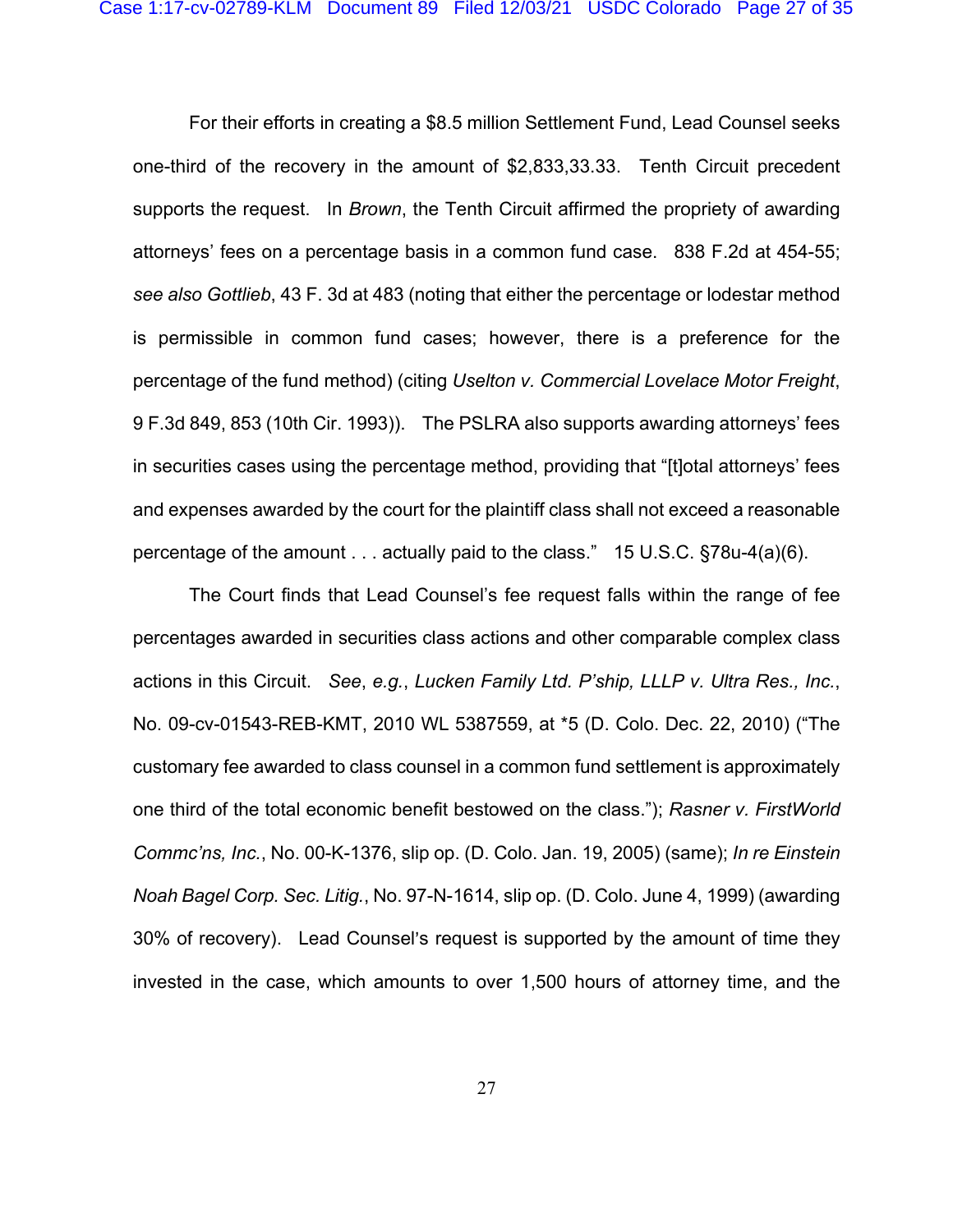reasonable 2.8x multiplier being sought. The requested fee will compensate Lead Counsel for their time, effort, and results.

Not only is the amount of fees requested fair, but it also falls squarely in line with precedent from within the Tenth Circuit concerning multipliers and the benchmark fee award in complex class action litigation. See, e.g., In re Qwest Commc'ns Int<sup>t</sup>, Inc. *Sec. Litig.*, No. 01-1451-REB-CBS, 2006 U.S. Dist. LEXIS 71267, at \*21 (D. Colo. Sept. 29, 2006) ("[L]ead counsel who create a common fund for the benefit of a class are rewarded with fees that often are at least two times the reasonable lodestar figure, and in some cases reach as high as five to ten times the lodestar figure."); *Vaszlavik v. Storage Tech. Corp.*, No. 95-B-2525, 2000 WL 1268824, at \*3 (D. Colo. Mar. 9, 2000) ("Courts in common fund cases regularly award multipliers of two to three times the lodestar or more to compensate for risk and to reflect the quality of the work performed").

The Court also finds that the factors considered by the Tenth Circuit in determining the reasonableness of the fee award. *See Brown*, 838 F.2d at 454-55 (citing the factors articulated by the Fifth Circuit in *Johnson v. Ga. Highway Express, Inc.*, 488 F.2d 714, 717-19 (5th Cir. 1974)). The *Johnson* factors are as follows:

(1) The time and labor required by counsel; (2) the novelty and difficulty of the legal question presented; (3) the skill required to represent the class appropriately; (4) the preclusion of other employment by the attorneys due to the acceptance of this case; (5) the customary fee; (6) whether the fee is fixed or contingent; (7) any time limitations imposed by the client or the circumstances; (8) the amount involved and the results obtained; (9) the experience, reputation, and ability of the attorneys; (10) the undesirability of the case; (11) the nature and length of the professional relationship with the client; and (12) awards in similar cases.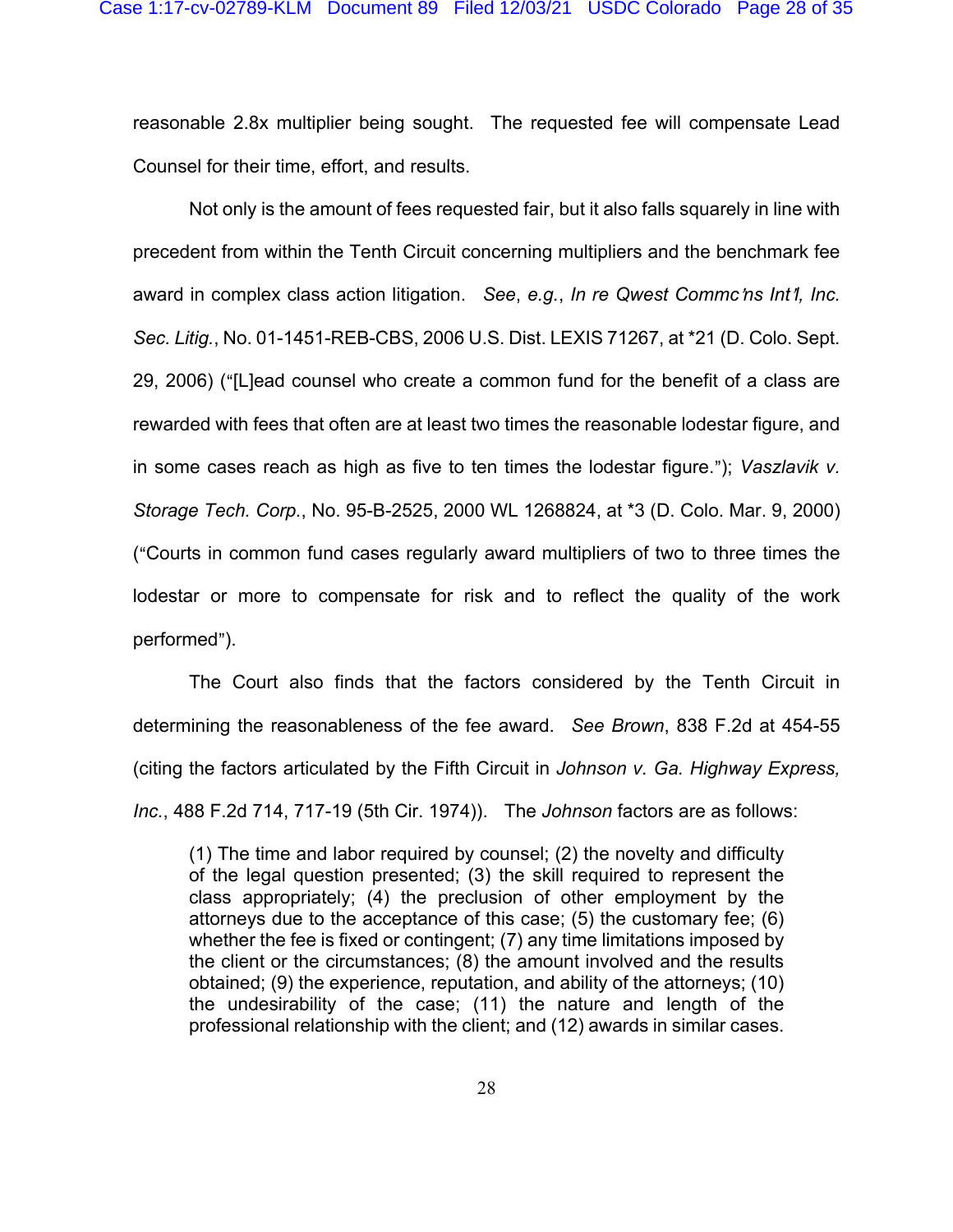*Diaz v. Lost Dog Pizza, LLC*, No. 17-cv-2228-WJM-NYW, 2019 WL 2189485, at \*5 (D. Colo. May 21, 2019) (Martínez, J.) (citing *Johnson*., 488 F.2d at 717-19). The Court finds that each factor that is relevant to a securities class action supports the fee request.

 First, the result achieved for the class is extremely important in determining an appropriate fee award. *Brown*, 838 F.2d at 456 (in a common fund case the results obtained may be given greater weight); *In re King Res. Co. Sec. Litig.*,420 F. Supp. 610, 630 (D. Colo. 1976) ("the amount of recovery, and end result achieved are of primary importance, for these are the true benefit to the client"). Through their efforts in prosecuting and resolving this litigation, Lead Counsel has obtained a recovery of \$8.5 million for the Class, which the Court finds is a significant and excellent result for Plaintiffs in a complex securities class action case with significant challenges both to liability and damages.

Courts have long recognized that securities class actions present inherently complex and novel issues, which are constantly evolving. *See Miller v. Woodmoor Corp.*, Nos. 74-F-988, 74-F-567, 1978 WL 1146, at \*4 (D. Colo. Sept. 28, 1978); *In re Mills Corp. Sec. Litig*., 265 F.R.D. 246, 263 (E.D. Va. 2009). The novelty and difficulty of the legal and factual issues in this securities case, as demonstrated by the briefing and Order [#] on the Motion to Dismiss [#34], support an award of the fees requested. Further, courts have recognized that federal securities cases require counsel to spend substantial time and effort on the case, with no guarantee of success, such that the "cases are often seen as undesirable." C*rocs*, 2014 WL 4670886, at \*5; *In re*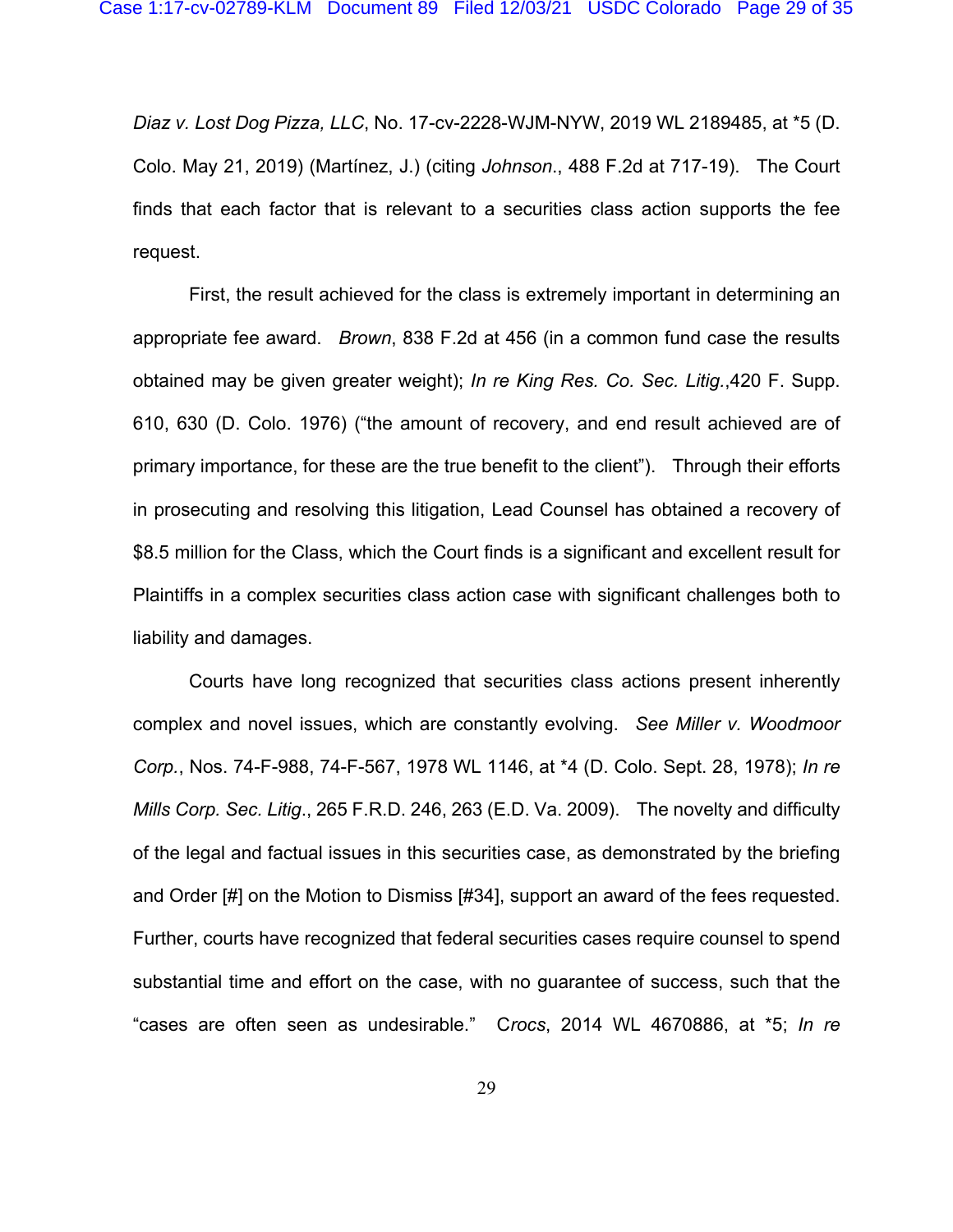*Spectranetics Corp. Sec. Litig.*, No. 08-cv-02048-REB-KLM, 2011 WL 13238696, at \*2 (D. Colo. Apr. 4, 2011). This further supports the award of fees. *See In Genworth Fin. Sec. Litig*., 210 F. Supp. 3d 837, 845 (E.D. Va. 2016).

The skill required and the experience, reputation, and ability of the attorneys also support the reasonableness of the fee request. As previously noted, Lead Counsel has extensive and significant experience in the highly specialized field of securities class action litigation, and faced formidable opposition from counsel from Skadden Arps, a firm that also has significant experience with securities litigation practices. The quality of Lead Counsel's work on this case is reflected in the substantial recovery obtained. Moreover, as discussed in Section I.B, *supra,* the Settlement exceeds awards in similar cases.

The contingent nature of the fee and the concomitant risks of non-recovery also support the reasonableness of the fee request. *See Vaszlavik*, 2000 U.S. Dist. LEXIS 21140, at \*9-10; *see also Tuten v. United Airlines, Inc*., 41 F. Supp. 3d 1003, 1009 (D. Colo. 2014) ("Class Counsel took the case on a contingent basis, which permits a higher recovery to compensate for the risk of recovering nothing for their work."); *Qwest*, 2006 U.S. Dist. LEXIS 71267, at \*22 (a contingent fee "is designed to reward counsel for taking the risk of prosecuting a case without payment during the litigation, and the risk that the litigation may be unsuccessful"). As Plaintiffs recognize, numerous cases have recognized that the risks of litigation are important factors in determining a fee award. *See Mot. for Fees* [#82] at 17-18 (citing cases).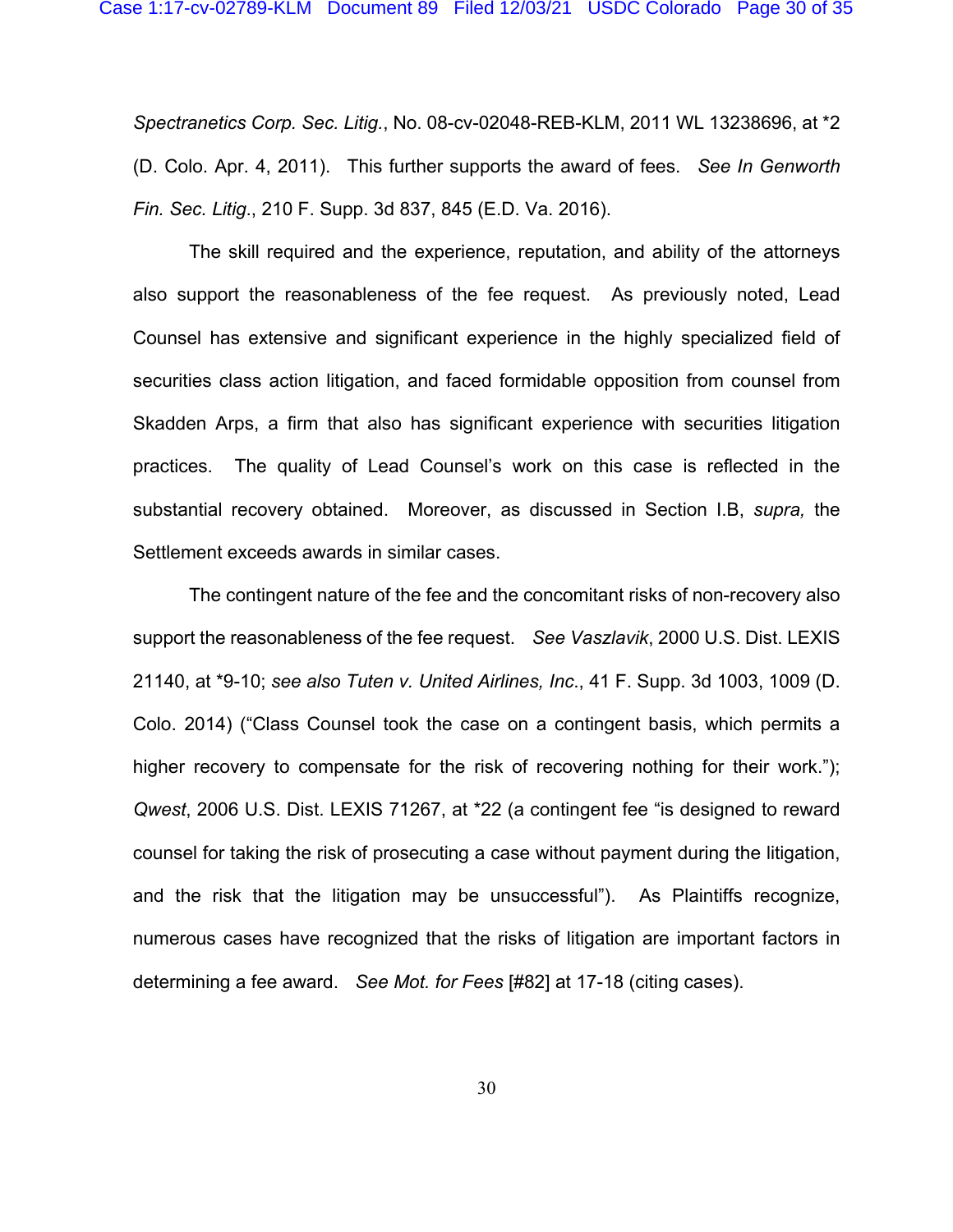The time and labor expended by Lead Counsel also support the reasonableness of the fee request. As noted in the Motion for Final Approval [#81], these efforts included an extensive and extremely comprehensive investigation, consultation with experts, and drafting a highly detailed Complaint sufficient to defeat Defendants' Motion to Dismiss [#32] in its entirety. *Id* . at 12. Due to the PSLRA's five-year statute of repose and its effect on Class Members' claims, Lead Counsel also moved for class certification on an expedited basis. This involved preparing the motion, defending the depositions of Plaintiffs' expert and Mr. Rose, and drafting a reply in response to Defendants' opposition to the motion. *Id.* In addition, Plaintiffs note that the extensive settlement negotiations were substantially time-consuming, including submitting detailed mediation statements and presentations over the course of the mediation that culminated in the Settlement.

Although not required in the Tenth Circuit, a lodestar "cross check" analysis also supports Lead Counsel's fee request. As a "cross-check" on the reasonableness of a requested fee award, courts often compare counsel's "lodestar" (a compilation of the hours performed at the various rates charged for the professionals providing the services herein) with the fee request made under the percentage-of-the-recovery method. *See, e.g., Vizcaino v. Microsoft Corp.*, 290 F.3d 1043, 1050 (9th Cir. 2002); *Fischel v. Equitable Life Assurance Soc'y of U.S.*, 307 F.3d 997, 1007 (9th Cir. 2002). Moreover, "the lodestar calculation can be helpful in suggesting a higher percentage when litigation has been protracted [and] may provide a useful perspective on the reasonableness of a given percentage award." *Vizcaino*, 290 F.3d at 1050.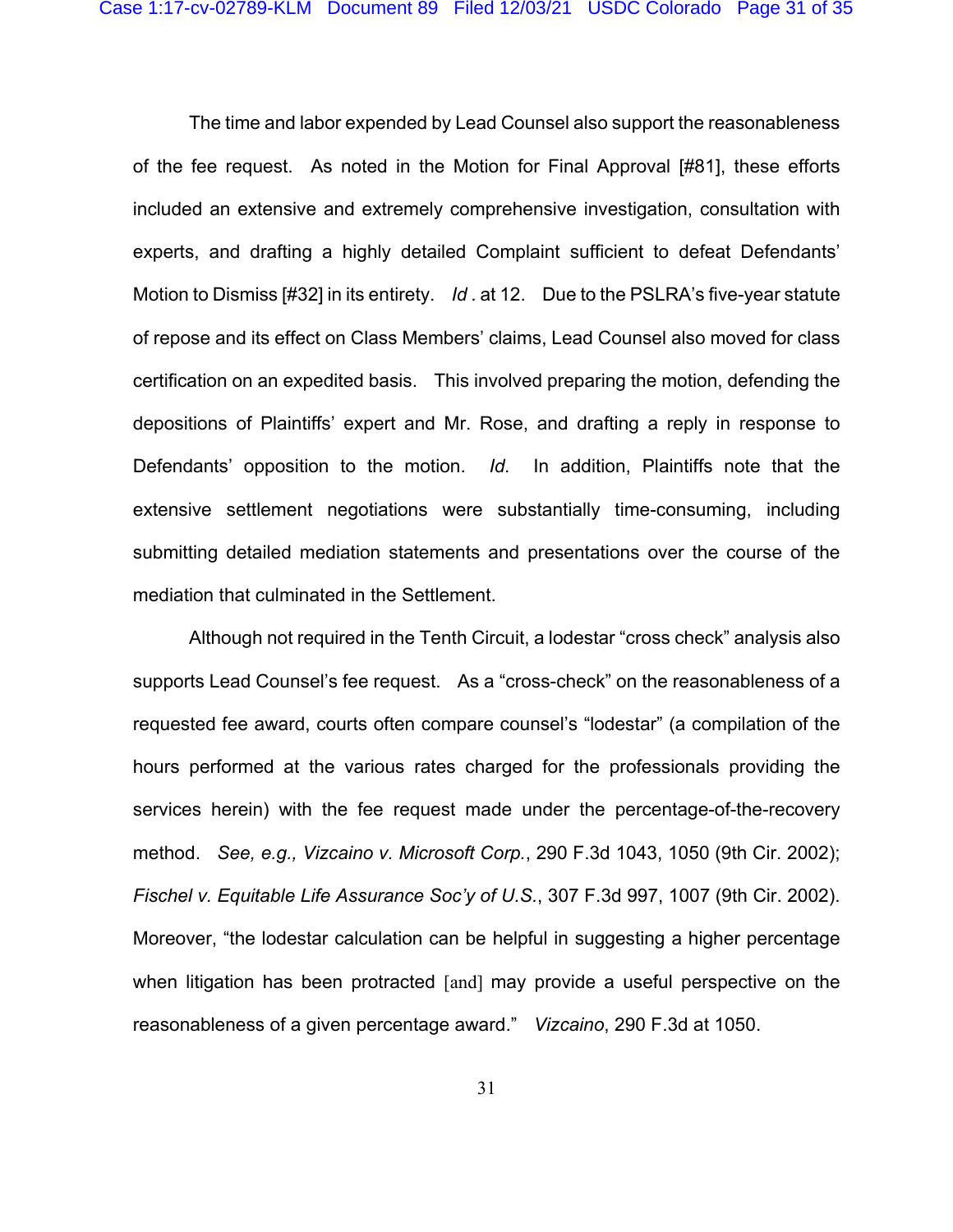In total, prosecuting this Action necessitated Lead Counsel to expend more than 1,500 hours, equivalent to \$1,004,641.00 in attorney and staff time, over the course of more than three years of litigation. The requested fee of \$2,833,333.33 equates to a multiplier of 2.8x, which is consistent with the typical range of multipliers routinely approved by courts in this District and the Tenth Circuit. *See e.g. In re Qwest Commc'ns Int'l, Inc. Sec. Litig.*, No. 01-1451-REB-CBS, 2006 U.S. Dist. LEXIS 71267, at \*21 (D. Colo. Sept. 29, 2006); *Vaszlavik*, 2000 U.S. Dist. LEXIS 21140, at \*7-\*8.

Multipliers are justified where, as here, plaintiffs' counsel litigates on a contingent basis. *See Tuten v. United Airlines, Inc.*, 41 F. Supp. 3d 1003, 1009 (D. Colo. 2014) The hourly rates charged by Lead Counsel in this case range from \$455 to \$1,050, which are generally consistent with hourly rates approved in similar cases. *See, e.g., In re Molycorp Inc. Sec. Litig.,* 2017 WL 11598681, at \*1-2 (D. Colo. June 16, 2017) (approving 30% fee request in securities class action where attorney hourly rates ranged from \$435 to \$955 per hour); *Crocs*, 2014 WL 4670886, at \*4, [#208] at 95 (awarding 30% fee where attorney hourly rates were up to \$935 per hour and were "higher than the rates charged by attorneys of similar skill and experience in the Denver legal market"). While Objector Matthew Pampena objects to the rates as exorbitant, Objection [#83] at 4, the Court rejects this argument, particularly given the nature of this case and the amount of work involved in litigating a class action securities fraud case.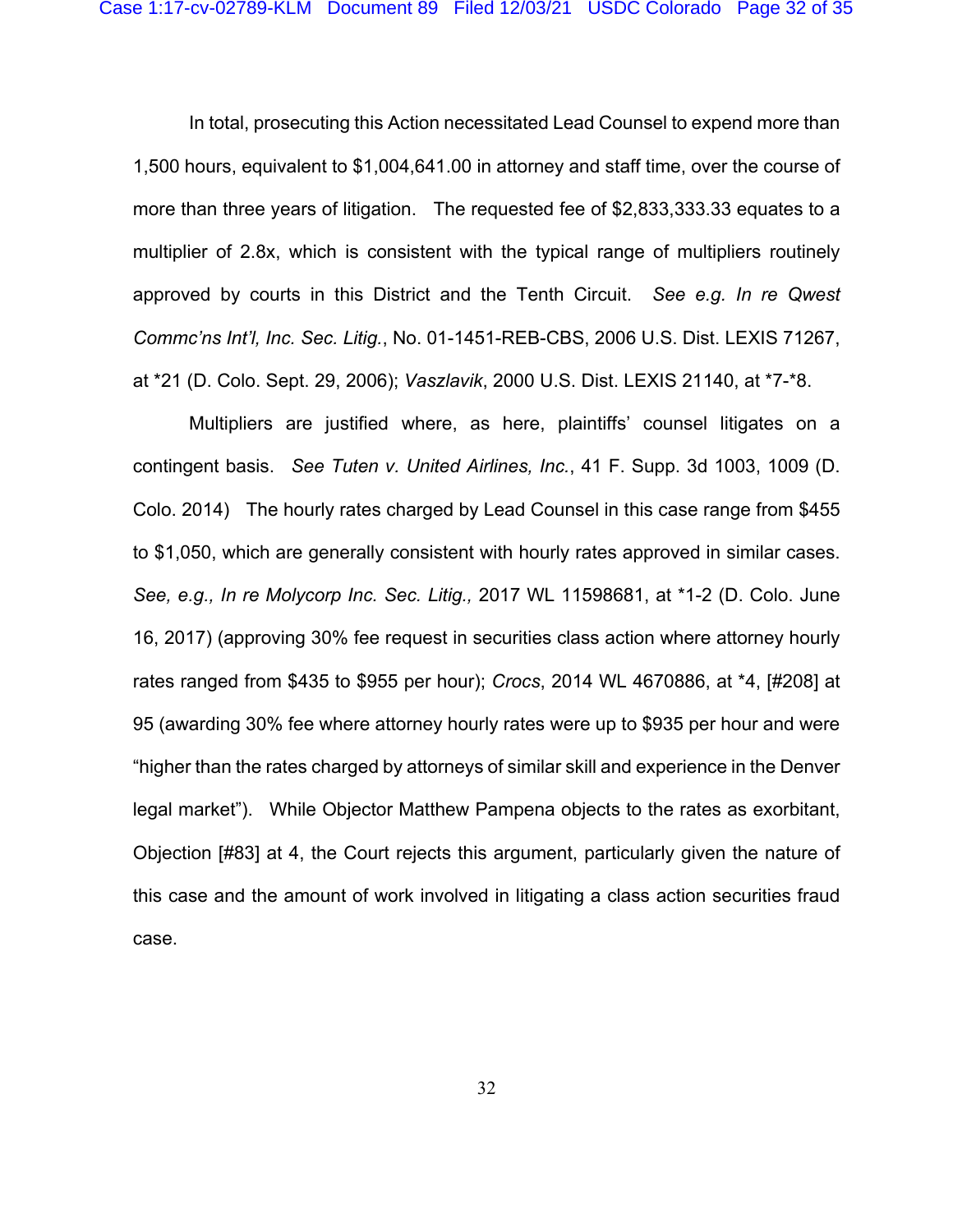Based upon the foregoing and after weighing all the relevant factors, the Court finds that the fees requested by Lead Counsel are reasonable. Lead Counsel is awarded attorneys' fees in the amount of \$2,833,333.33.

### **B. Litigation Expenses**

Finally, the Court finds that Lead Counsel's litigation expenses should also be reimbursed. "As with attorneys' fees, an attorney who creates or preserves a common fund for the benefit of a class is entitled to receive reimbursement of all reasonable costs incurred." *Vaszlavik*, 2000 U.S. Dist. LEXIS 21140, at \*11; *Ontiveros v. Zamora*, 303 F.R.D. 356, 375 (E.D. Cal. 2014). Courts regularly award litigation costs and expenses, "including photocopying, printing, postage, court costs, research on online databases, experts and consultants, and reasonable travel expenses – in securities class actions, as attorneys routinely bill private clients for such expenses in noncontingent litigation." *Destefano v. Zynga, Inc.*, 2016 WL 537946, at \*22 (N.D. Cal. Feb. 11, 2016) (citing *Harris v. Marhoefer*, 24 F.3d 16, 19 (9th Cir. 1994); *see also Bratcher v. Bray Doyle Indep. Sch. Dist. No. 42*, 8 F. 3d 722, 725-26 (10th Cir. 1993) (expenses properly awarded if such charges would normally be billed to client).

Here, Lead Counsel incurred the expenses as a result of reasonable and necessary steps taken during the course of the litigation, such that they are entitled to reimbursement. Significantly, the requested amount of \$97,587.33 is notably less than the amount stated in the notice disseminated to the Class. They primarily consist of expert witness fees as well as mediation expenses. Without the expert witnesses retained by Plaintiffs and Lead Counsel, it is unclear whether Plaintiffs would have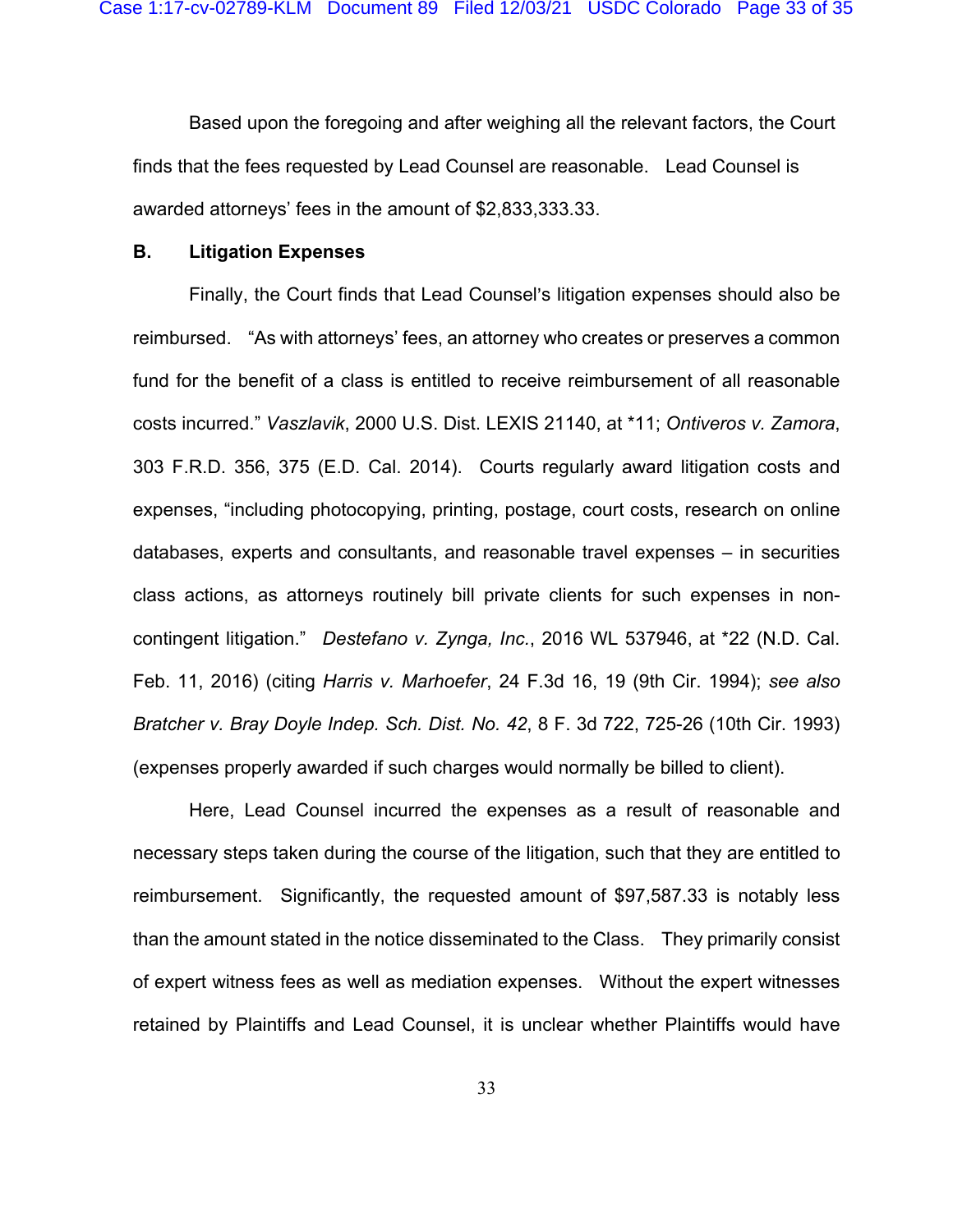secured the result presently before the Court. Accordingly, the Court awards the requested fees.

### **IV. Conclusion**

Based upon the foregoing,

IT IS HEREBY **ORDERED** that the Motion for Final Approval [#81] is **GRANTED**. The Settlement in this case is approved as fair, reasonable, and adequate.

IT IS FURTHER **ORDERED** that the Motion for Fees [#82] is **GRANTED**. Lead Counsel is awarded attorneys' fees in the amount of **\$2,833,333.33** and expenses in the amount of **\$97,587.33**.

IT IS FURTHER **ORDERED** that in light of the approval of the settlement, this Action is **DISMISSED WITH PREJUDICE**. The parties are to bear their own costs, except as otherwise provided in the Settlement Agreement or this Judgment.

IT IS FURTHER **ORDERED** that the provisions of this Order and Judgment constitute a full and complete adjudication of the matters considered and adjudged herein, and the Court finds for purposes of Rule 54(b) of the Federal Rules of Civil Procedure that there is no just reason for delay in the entry of this Judgment and expressly directs entry of the Judgment.